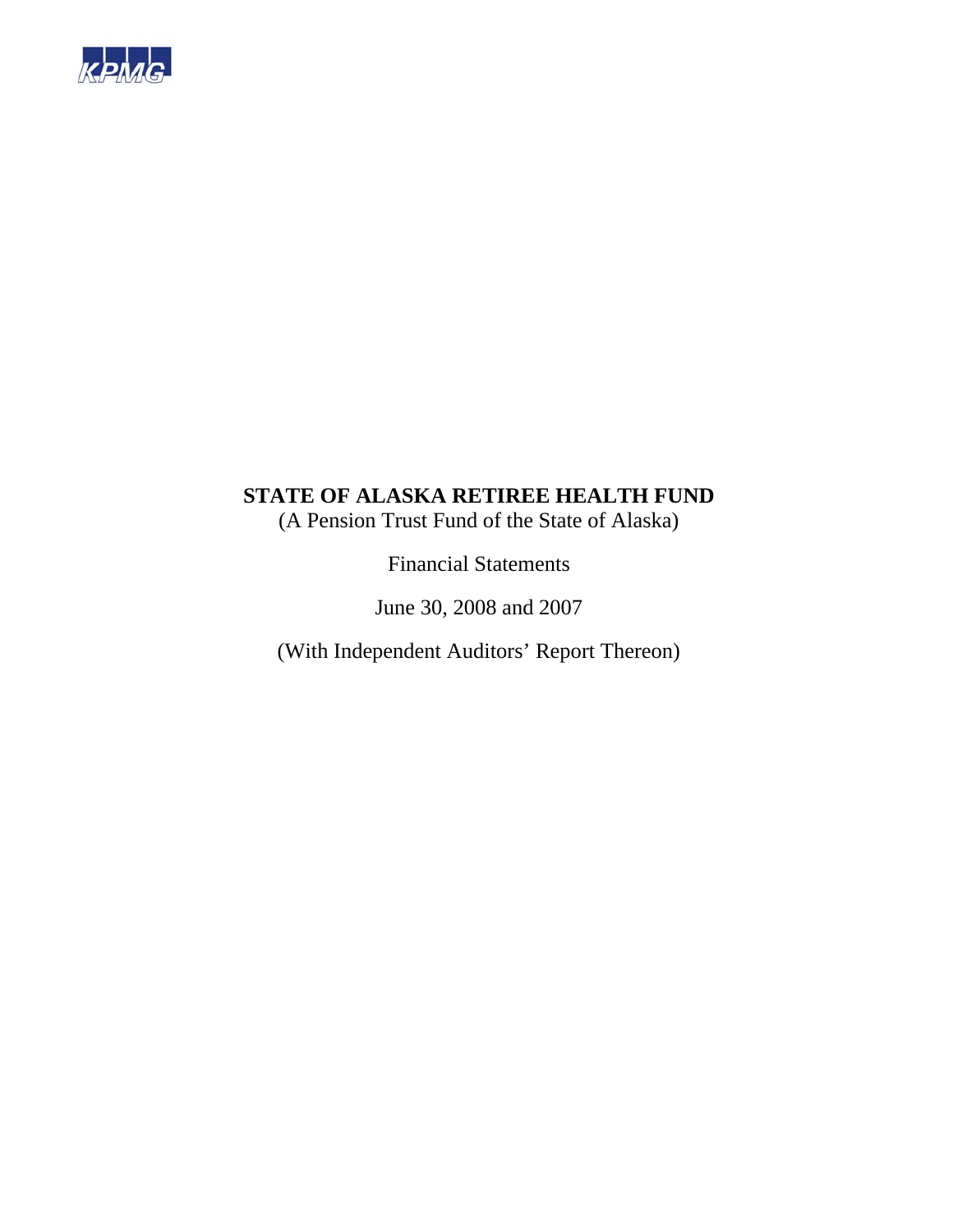(A Pension Trust Fund of the State of Alaska)

June 30, 2008 and 2007

# **Table of Contents**

|                                               | Page      |
|-----------------------------------------------|-----------|
| Independent Auditors' Report                  |           |
| Management's Discussion and Analysis          | $2 - 7$   |
| <b>Statements of Fiduciary Net Assets</b>     | 8         |
| Statements of Changes in Fiduciary Net Assets | 9         |
| <b>Notes to Financial Statements</b>          | $10 - 24$ |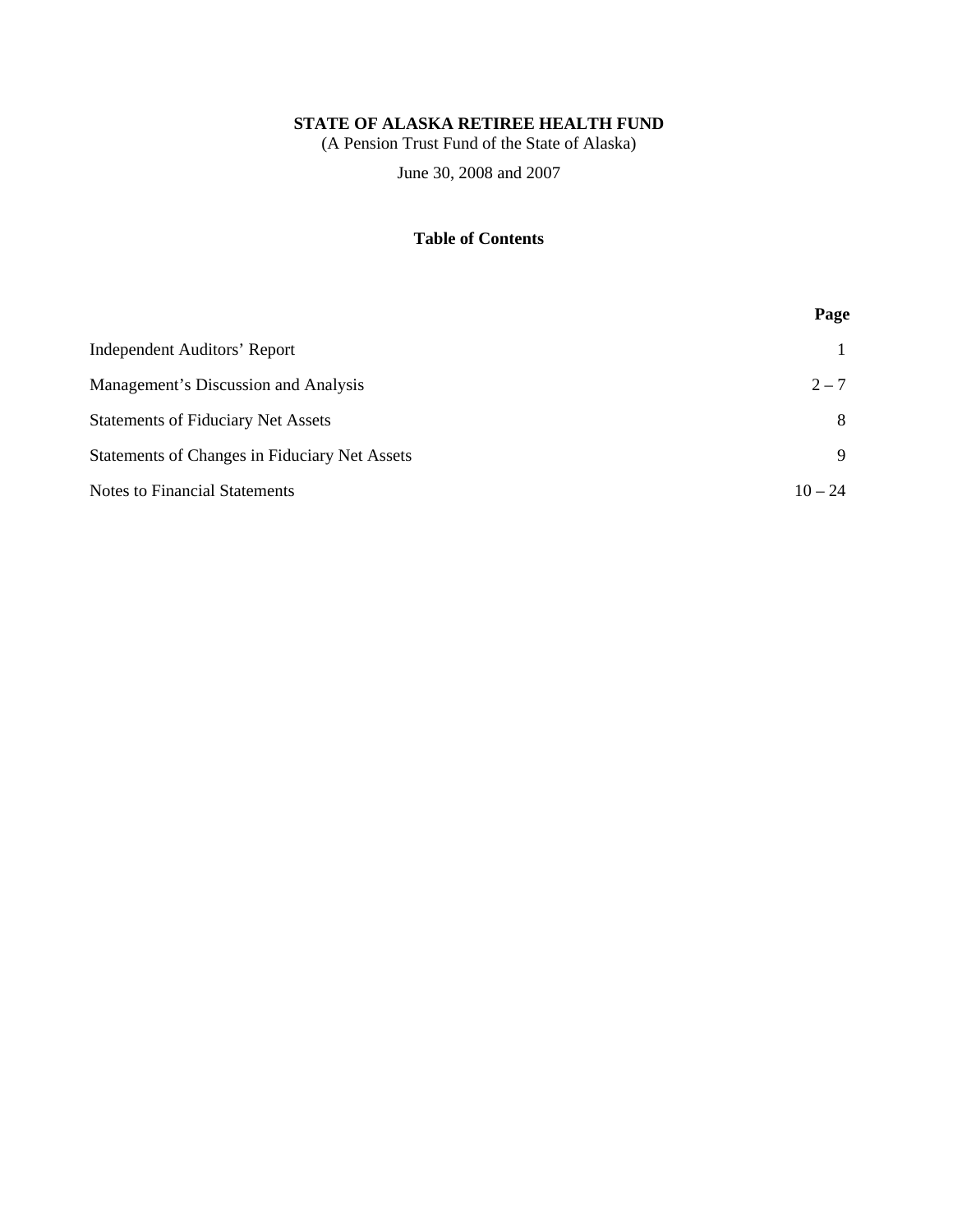

**KPMG LLP**  Suite 600 701 West Eighth Avenue Anchorage, AK 99501

### **Independent Auditors' Report**

Alaska Retirement Management Board and Division of Retirement and Benefits Retiree Health Fund:

We have audited the accompanying statements of fiduciary net assets of the State of Alaska Retiree Health Fund (Plan), a Pension Trust Fund of the State of Alaska, as of June 30, 2008 and 2007, and the related statements of changes in fiduciary net assets for the years then ended. These financial statements are the responsibility of the Plan's management. Our responsibility is to express an opinion on these financial statements based on our audits.

We conducted our audits in accordance with auditing standards generally accepted in the United States of America. Those standards require that we plan and perform the audit to obtain reasonable assurance about whether the financial statements are free of material misstatement. An audit includes consideration of internal control over financial reporting as a basis for designing audit procedures that are appropriate in the circumstances, but not for the purpose of expressing an opinion on the effectiveness of the internal control over financial reporting. Accordingly, we express no such opinion. An audit also includes examining, on a test basis, evidence supporting the amounts and disclosures in the financial statements, assessing the accounting principles used and significant estimates made by management, as well as evaluating the overall financial statement presentation. We believe that our audits provide a reasonable basis for our opinion.

As discussed in note 1, the financial statements present only the State of Alaska Retiree Health Fund and do not purport to and do not present fairly the financial position of the State of Alaska as of June 30, 2008 and 2007, changes in its financial position and cash flows, where applicable, for the years then ended in conformity with U.S. generally accepted accounting principles.

In our opinion, the financial statements referred to above present fairly, in all material respects, the financial position of the State of Alaska Retiree Health Fund, a Pension Trust Fund of the State of Alaska, as of June 30, 2008 and 2007, and the changes in financial position for the years then ended in conformity with U.S. generally accepted accounting principles.

The accompanying required supplementary information of management's discussion and analysis on pages 3 to 8 is not a required part of the basic financial statements but is supplementary information required by U.S. generally accepted accounting principles. We have applied certain limited procedures, which consisted principally of inquiries of management regarding the methods of measurement and presentation of the required supplementary information. However, we did not audit the information and express no opinion on it.

KPMG LLP

December 15, 2008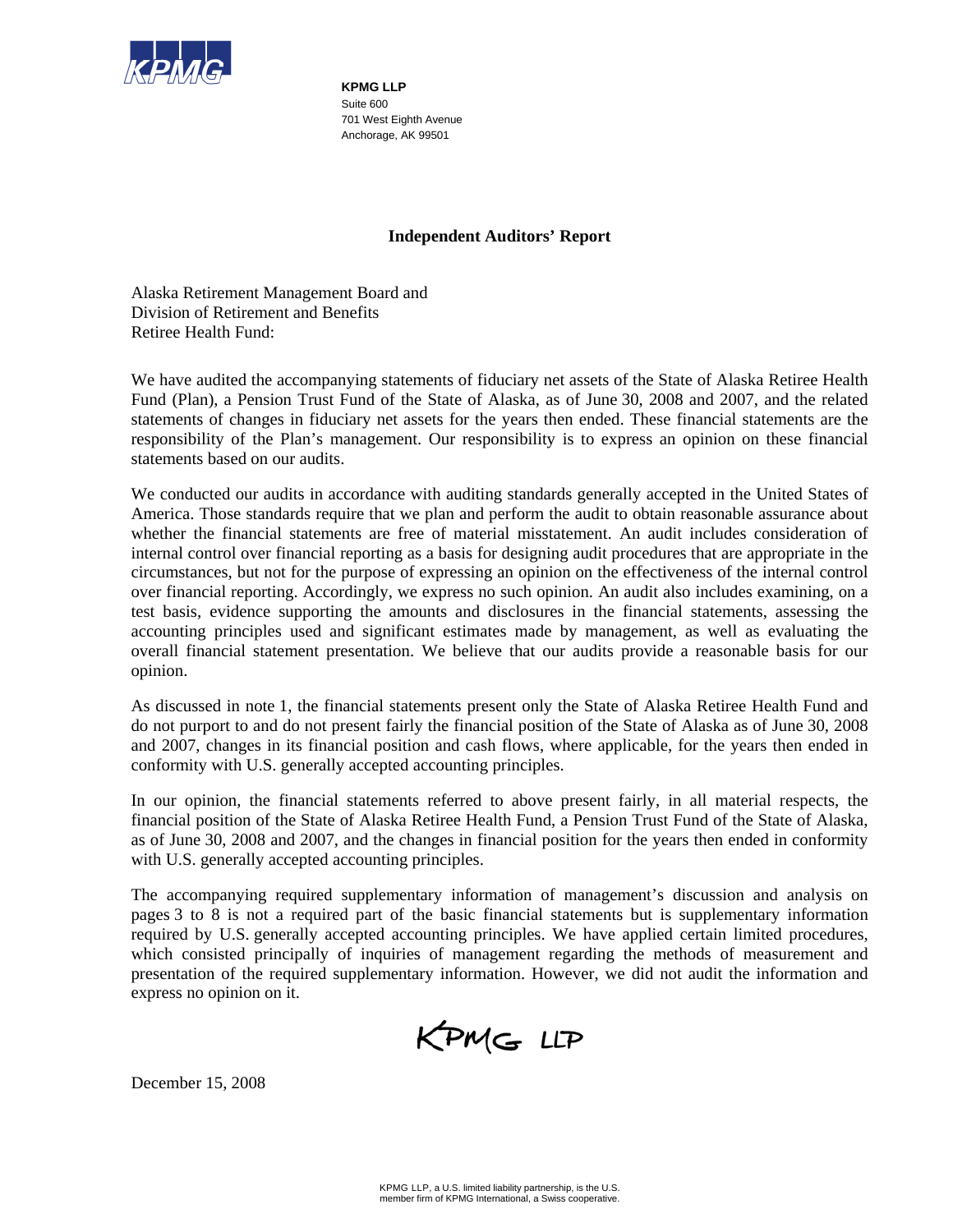(A Pension Trust Fund of the State of Alaska)

Management's Discussion and Analysis

June 30, 2008 and 2007

This section presents management's discussion and analysis (MD&A) of the Retiree Health Fund's (Plan) financial condition and performance for the years ended June 30, 2008 and 2007. This section is presented as a narrative overview and analysis. Please read the MD&A in conjunction with the financial statements and notes to the financial statements to better understand the financial condition and performance of the Plan during the fiscal years ended June 30, 2008 and 2007. Information for fiscal year 2006 is presented for comparative purposes.

#### **Financial Highlights**

The Plan's total net assets held in trust for post employment healthcare benefits as of June 30, 2008 and 2007 are \$177,625,297 and \$332,799,401, respectively.

The Plan's total net assets held in trust for post employment healthcare benefits as of June 30, 2008 and 2007 decreased by (\$155,174,104) or -46.6% and increased by \$93,949,910 or 39.3% over the closing balances of those assets in fiscal years 2007 and 2006.

Total health premiums totaled \$43,891,815 and \$364,107,013 during fiscal years 2008 and 2007, a decrease of (\$320,215,198) or -87.9% and an increase of \$20,669,678 or 6.0% from fiscal years 2007 and 2006.

Net investment earnings decreased from \$36,364,601 to (\$6,960,689) during fiscal year 2008 and increased from \$12,572,055 to \$36,364,601 during fiscal year 2007; reflecting a decrease of -119.1% and an increase of 189.2% from fiscal years 2007 and 2006.

Benefit expenses totaled \$194,610,984 and \$301,285,999 during fiscal years 2008 and 2007, a decrease of (\$106,675,015) or -35.4% and an increase of \$6,677,840 or 2.3% from fiscal years 2007 and 2006.

#### **Overview of the Financial Statements**

This discussion and analysis is intended to serve as an introduction to the Plan's basic financial statements. The Plan's basic financial statements are comprised of three components: (1) statement of fiduciary net assets, (2) statement of changes in fiduciary net assets, and (3) notes to financial statements.

*Statement of Fiduciary Net Assets* – This statement presents information regarding the Plan's assets, liabilities, and resulting net assets held in trust for post employment healthcare benefits. This statement reflects the Plan's investments at fair market value, along with cash and short-term investments, receivables, and other assets less current liabilities at June 30, 2008 and 2007.

*Statement of Changes in Fiduciary Net Assets* – This statement presents how the Plan's net assets held in trust for post employment healthcare benefits changed during the fiscal years ended June 30, 2008 and 2007. This statement presents health premiums earned and net investment income (loss) during the period. Deductions for post employment healthcare benefits and operating deductions are also presented.

The above statements represent resources available for investment and payment of benefits as of the fiscal year– end and the sources and uses of those funds during the fiscal year.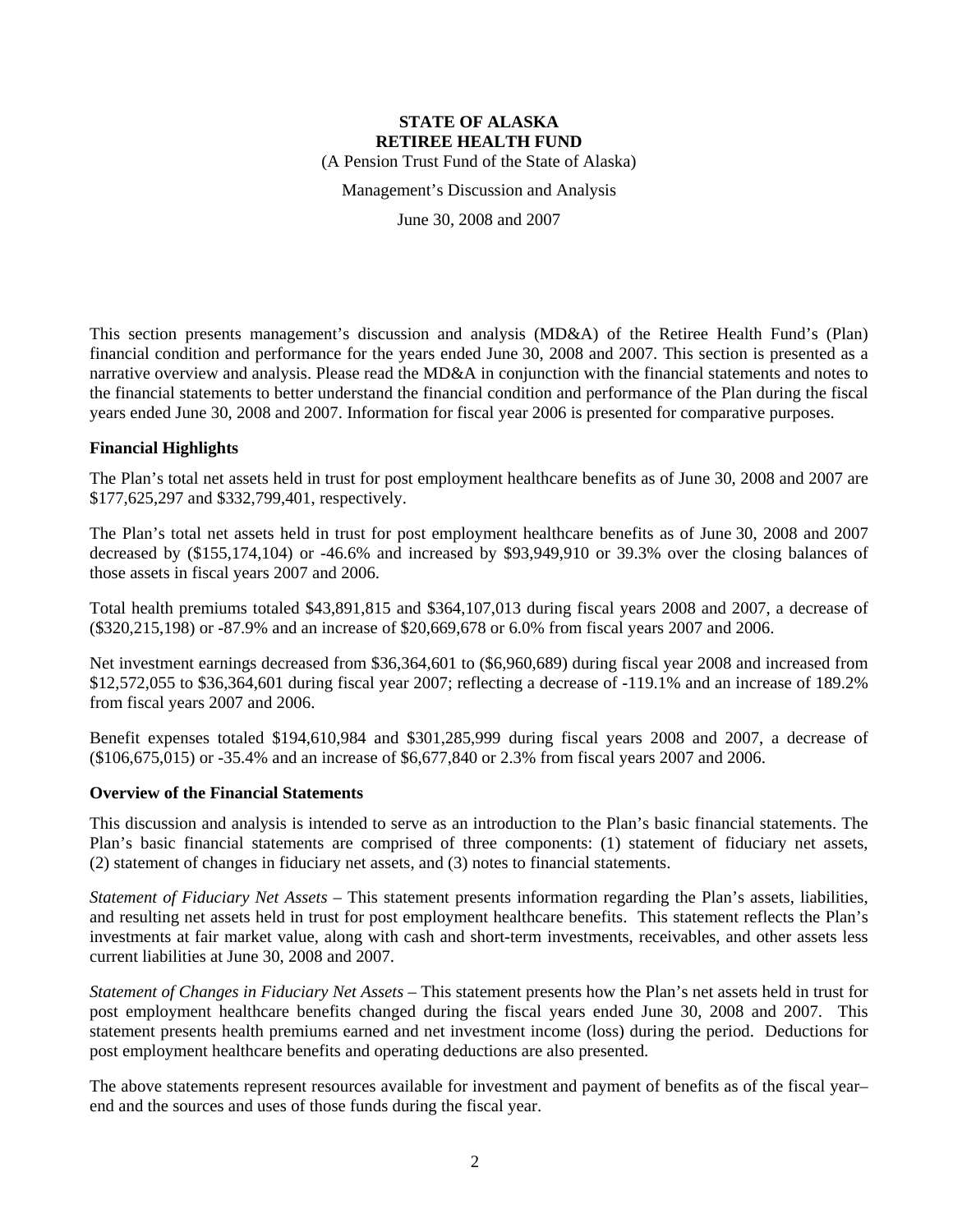(A Pension Trust Fund of the State of Alaska)

Management's Discussion and Analysis

June 30, 2008 and 2007

*Notes to Financial Statements* – The notes to financial statements are an integral part of the financial statements and provide additional detailed information and schedules to better understand the Plan's financial statements.

### **Condensed Financial Information**

| <b>Net Assets</b>                     |    |             |               |                     |            |             |
|---------------------------------------|----|-------------|---------------|---------------------|------------|-------------|
|                                       |    |             |               | Increase/(decrease) |            |             |
| <b>Description</b>                    |    | 2008        | 2007          | Amount              | Percentage | 2006        |
| Assets:                               |    |             |               |                     |            |             |
| Cash and receivables                  | \$ | 28,438,971  | 122,003,590   | (93, 564, 619)      | $(76.7)\%$ | 47,526,134  |
| Securities lending collateral         |    |             | 14,346,159    | (14,346,159)        | n/a        | 29,889,665  |
| Due from other funds                  |    | 5,493,278   |               | 5,493,278           | n/a        |             |
| Investments, at fair value            |    | 162,890,166 | 270,081,512   | (107, 191, 346)     | (39.7)     | 248,608,714 |
| Total assets                          |    | 196,822,415 | 406, 431, 261 | (209, 608, 846)     | (51.6)     | 326,024,513 |
| Liabilities:                          |    |             |               |                     |            |             |
| Claims payable                        |    | 15,568,302  | 54,983,905    | (39, 415, 603)      | (71.7)     | 55,727,785  |
| Accrued expenses                      |    | 2,577,741   | 2,803,877     | (226, 136)          | (8.1)      | 326,441     |
| Securities lending collateral payable |    |             | 14,346,159    | (14,346,159)        | n/a        | 29,889,664  |
| Due to other funds                    |    | 1,051,075   | 1,497,919     | (446,844)           | (29.8)     | 1,231,132   |
| Total liabilities                     |    | 19,197,118  | 73,631,860    | (54,434,742)        | (73.9)     | 87,175,022  |
| Total net assets                      | S  | 177,625,297 | 332,799,401   | (155, 174, 104)     | $(46.6)\%$ | 238,849,491 |

#### **Changes in Net Assets**

|                                   |                 |              | Increase/(decrease) |            |               |
|-----------------------------------|-----------------|--------------|---------------------|------------|---------------|
| <b>Description</b>                | 2008            | 2007         | Amount              | Percentage | 2006          |
| Net assets, beginning of year     | 332,799,401     | 238,849,491  | 93,949,910          | 39.3%      | 236, 295, 867 |
| Additions:                        |                 |              |                     |            |               |
| Healthcare premiums and other     | 60,744,982      | 371,832,120  | (311,087,138)       | (83.7)     | 347,904,982   |
| Net investment income (loss)      | (6,960,689)     | 36, 364, 601 | (43,325,290)        | (119.1)    | 12,572,055    |
| Total additions                   | 53,784,293      | 408,196,721  | (354,412,428)       | (86.8)     | 360,477,037   |
| Deductions:                       |                 |              |                     |            |               |
| <b>Benefits</b>                   | 194,610,984     | 301,285,999  | (106, 675, 015)     | (35.4)     | 294,608,159   |
| Administrative                    | 14.347.413      | 12.960.812   | 1.386.601           | 10.7       | 13,315,254    |
| Transfer to retirement systems    |                 |              |                     |            | 50,000,000    |
| Total deductions                  | 208,958,397     | 314,246,811  | (105, 288, 414)     | (33.5)     | 357,923,413   |
| Increase (decrease) in net assets | (155, 174, 104) | 93,949,910   | (249, 124, 014)     | (265.2)    | 2,553,624     |
| Net assets, end of year           | 177,625,297     | 332,799,401  | (155, 174, 104)     | $(46.6)\%$ | 238,849,491   |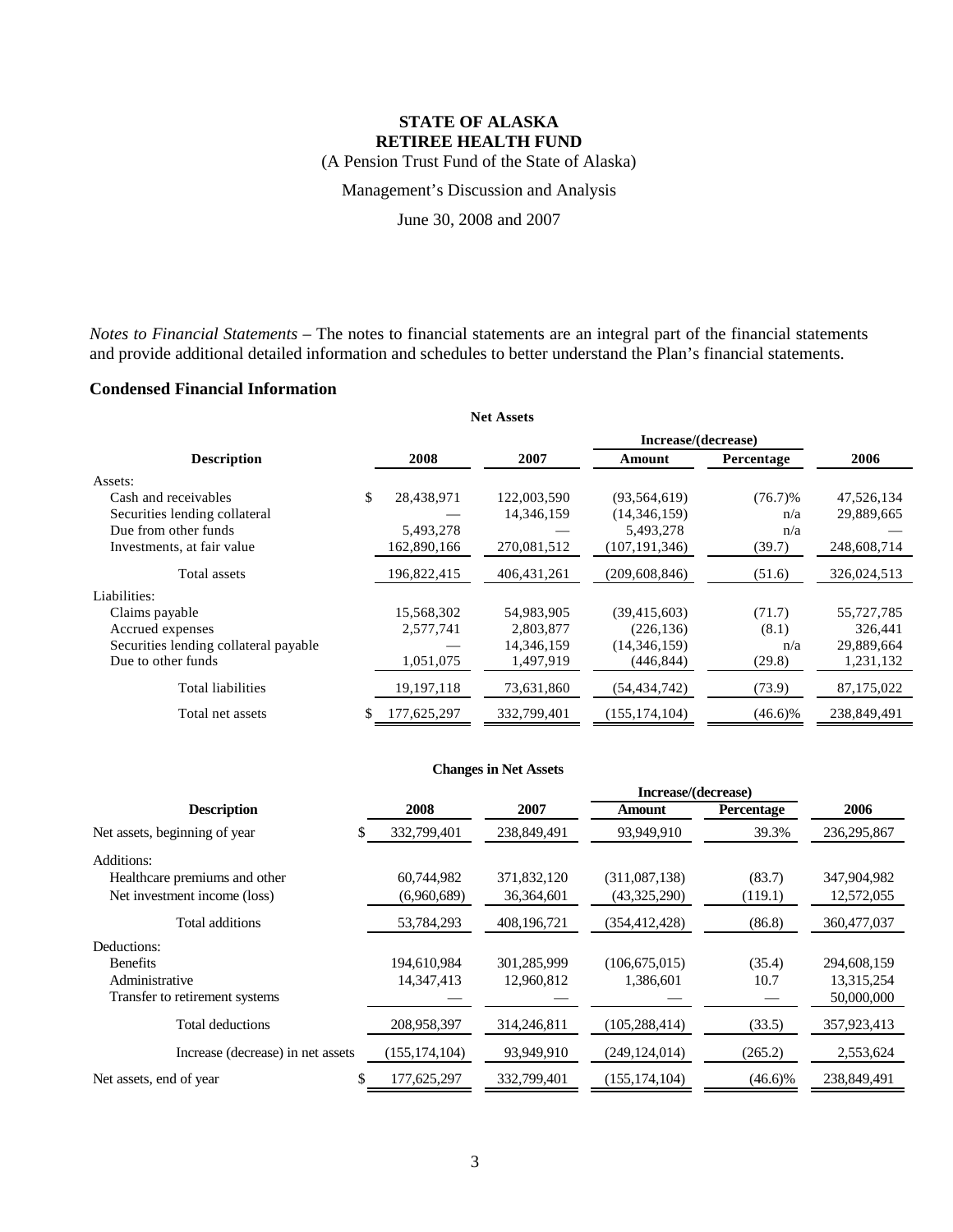(A Pension Trust Fund of the State of Alaska)

Management's Discussion and Analysis

June 30, 2008 and 2007

#### **Financial Analysis of the Plan**

The Statements of Fiduciary Net Assets as of June 30, 2008 and 2007 showed net assets held in trust for post employment healthcare benefits of \$177,625,297 and \$332,799,401, respectively. The entire amount is available to cover the Plan's obligations to pay postemployment healthcare benefits for its members and their beneficiaries.

These amounts also represent a decrease in total net assets held in trust for post employment healthcare benefits of (\$155,174,104) or -46.6% and an increase of \$93,949,910 or 39.3% over fiscal years 2007 and 2006, respectively. Beginning on July 1, 2007, the Alaska Retiree Health Care Trust (ARHCT) replaced the major medical fund of the Plan for retired members and beneficiaries covered under Public Employees' Retirement System (PERS), Teachers' Retirement System (TRS), and Judicial Retirement System (JRS). Previously, these Systems had paid a monthly health insurance premium to the Plan. With the creation of the ARHCT, participating PERS, TRS, and JRS employer contributions were deposited directly to the ARHCT replacing the monthly health insurance premiums. Health care coverage is still accounted for some retired members, dependents, and beneficiaries in the major medical fund via monthly health insurance premiums. Over the long term, healthcare premiums collected for the Dental, Visual and Audio (DVA) and Long-Term Care (LTC) funds are expected to cover all claims costs. With continued increases in healthcare costs, the Plan must continue to accumulate assets to meet current and future claims costs.

The investment of Plan assets is a long–term undertaking. On an annual basis, the Commissioner of Revenue reviews the asset allocation policies related to Plan assets and adopts an asset allocation strategy to ensure the asset mix will remain at an optimal risk/return level given the Plan's constraints and objectives. In fiscal year 2008, the Department of Revenue allocated Retiree Major Medical assets in the following manner: 100% in the short–term fixed income pool, 0% in the broad market fixed income pool, 0% in the domestic equity pool and 0% in the international equity pool. In fiscal year 2007, the Department of Revenue allocated Retiree Major Medical assets in the following manner: 38% in the short–term fixed income pool, 42% in the broad market fixed income pool, 14% in the domestic equity pool and 6% in the international equity pool. In fiscal year 2008, long-term care assets were allocated in the following manner: 28% in the broad market fixed income pool, 21% in the international equity pool, 50% in the domestic equity pool, and 1% in the short–term fixed income pool. In fiscal year 2007, long-term care assets were allocated in the following manner: 31% in the broad market fixed income pool, 19% in the international equity pool, 49% in the domestic equity pool, and 1% in the short–term fixed income pool. In fiscal years 2008 and 2007, Dental, Visual and Audio assets were invested in the general fund and other non–segregated investments pool.

#### **Premium Calculations**

The overall objective of the Plan is to have sufficient funds to meet claim costs. The premiums are recommended each year by the Division of Retirement and Benefits' (Division) benefit consultant with the governing body's concurrence and the Administrator's approval. Premiums are based on a calendar year. The benefit consultant reviews the historical claims experience and administrative costs and uses that data to estimate trends to develop recommended premiums for the next calendar year.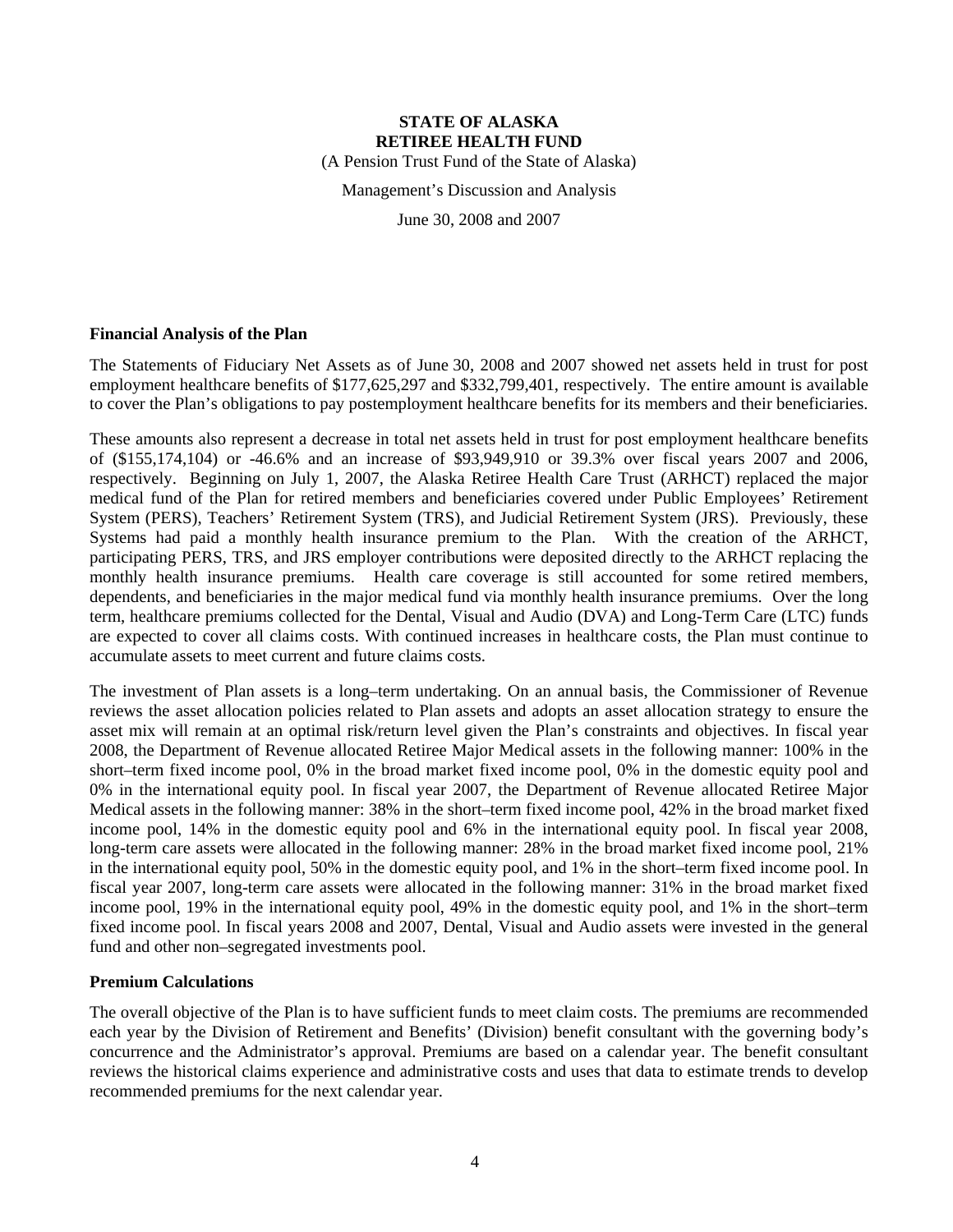(A Pension Trust Fund of the State of Alaska)

Management's Discussion and Analysis

June 30, 2008 and 2007

#### **Healthcare Premiums and Investment Income**

The additions required to fund postemployment healthcare benefits are accumulated through a combination of health premiums, prescription drug rebates, and net investment income.

| <b>Additions</b>             |    |             |               |                     |                   |              |
|------------------------------|----|-------------|---------------|---------------------|-------------------|--------------|
|                              |    |             |               | Increase/(decrease) |                   |              |
|                              |    | 2008        | 2007          | Amount              | <b>Percentage</b> | 2006         |
| Employer health premiums     | \$ |             | 322, 313, 472 | (322, 313, 472)     | n/a               | 304,239,895  |
| Member health premiums       |    | 43,891,815  | 41,793,541    | 2,098,274           | 5.0               | 39, 197, 440 |
| Other                        |    | 16,853,167  | 7.725.107     | 9.128.060           | 118.2             | 4,467,647    |
| Net investment income (loss) |    | (6,960,689) | 36, 364, 601  | (43,325,290)        | (119.1)           | 12,572,055   |
| Total                        |    | 53.784.293  | 408.196.721   | (354, 412, 428)     | $(86.8)\%$        | 360,477,037  |

Premiums remained at \$876 per month per person for calendar year 2006, 2007, and 2008. The Division's consultant has not recommended a premium increase but is vigilant of rising healthcare costs related to covered benefits.

Other income represents prescription drug rebates which have increased in the last two years due to greater drug utilization as well as an increasing number of Plan members.

The Plan was approved for participation in the Medicare Part D retiree drug subsidy (RDS) program starting in calendar year 2006. One of the provisions of Medicare Part D provides sponsors of pension healthcare plans the opportunity to receive a payment, the retiree drug subsidy (RDS) if the sponsor's plan provides a prescription drug benefit that is actuarially equivalent to the Medicare Part D benefit. The RDS is equal to twenty–eight percent of the amount of eligible prescription drug benefit costs of retirees who are eligible for, but not enrolled in, Medicare Part D, by virtue of continuing to be covered by the sponsor's plan. The data required for the RDS program is based on a calendar year; therefore, data for the six month period ended June 30, 2008, cannot be reasonably estimated and is not recorded in the financial statements for the period ended June 30, 2008.

Net investment income decreased by (\$43,325,290) or -119.1% from amounts recorded in fiscal year 2007. Net investment income increased by \$23,792,546 or 189.2% over amounts recorded in fiscal year 2006. The Plan had more than forty-nine percent of invested assets in the broad market fixed income and intermediate-term fixed income pools 2008. The broad market fixed income pool had a return of 6.4% in fiscal year 2008 compared to 5.8% in fiscal year 2007. The intermediate-term fixed income pool was new in 2008 and realized a return of 7.4%.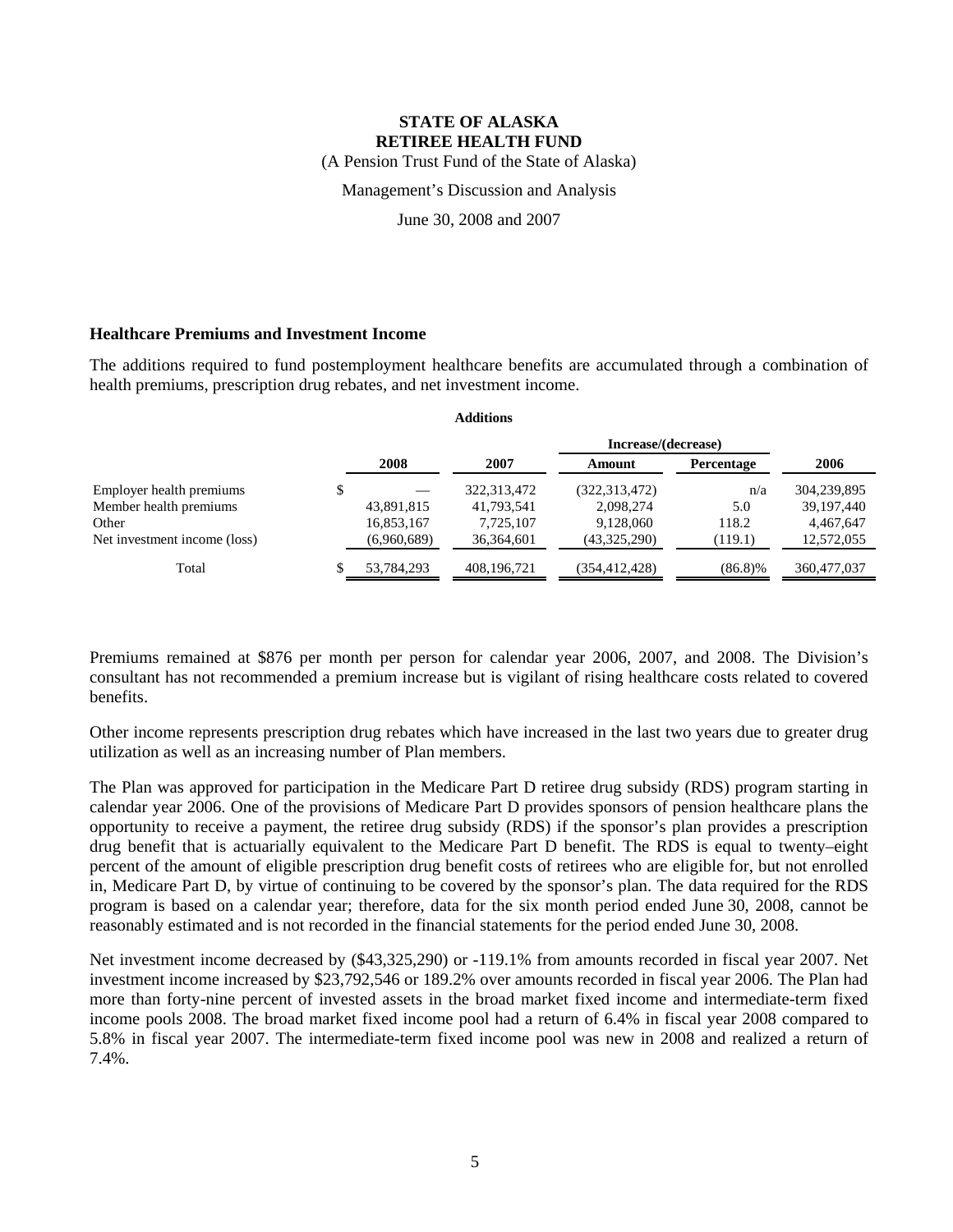(A Pension Trust Fund of the State of Alaska)

Management's Discussion and Analysis

June 30, 2008 and 2007

#### **Benefits and Deductions**

The primary deduction of the Plan is the payment of post employment healthcare benefits. These benefit costs and the cost of administering the Plan comprises the costs of operation.

| <b>Deductions</b>                                                       |  |                             |                           |                              |                    |                                         |
|-------------------------------------------------------------------------|--|-----------------------------|---------------------------|------------------------------|--------------------|-----------------------------------------|
|                                                                         |  |                             |                           | Increase/(decrease)          |                    |                                         |
|                                                                         |  | 2008                        | 2007                      | Amount                       | Percentage         | 2006                                    |
| Healthcare benefits<br>Administrative<br>Transfer to retirement systems |  | 194,610,984<br>14, 347, 413 | 301,285,999<br>12,960,812 | (106, 675, 015)<br>1,386,601 | $(35.4)\%$<br>10.7 | 294,608,159<br>13,315,254<br>50,000,000 |
| Total                                                                   |  | 208,958,397                 | 314,246,811               | (105, 288, 414)              | $(33.5)\%$         | 357,923,413                             |

Benefit expenses decreased (\$106,675,015) or -35.4% and increased \$6,677,840 or 2.3% from fiscal years 2007 and 2006. Beginning on March 1, 2008, health care claims related to eligible members and dependents of the PERS, TRS, and JRS plans are paid from the respective ARHCT. Those retirees eligible for healthcare coverage but not eligible under PERS, TRS, or JRS health benefits are accounted for separately within the Plan. The Plan's benefit consultants identify and develop premiums necessary to cover the increased claims costs.

During fiscal year 2006, a review was conducted of all medical reserve amounts. An analysis was conducted which considered: (1) the medical portion of net assets held in trust for benefits and other purposes, (2) prior and current year amounts incurred but not paid, (3) the amount necessary for the contingency reserve, and (4) the amount necessary for a premium stabilization reserve. The result was excess reserve balances over those deemed necessary for the continued operation of the Plan. The excess amount was allocated to participating plans. Such an analysis is conducted periodically to determine that reserves are adequate, but not excessive. Based on the review completed during fiscal year 2008 and 2007, no transfer occurred.

#### **Funding**

Post employment healthcare benefits are funded by premiums received from the remaining participating retirement systems and plan members as well as from income earned on Plan investments. Healthcare premiums are recommended each year by the Division's consultant with the governing body's concurrence and the Administrator's approval.

#### **Economic Conditions, Market Environment, and Results**

There are three plans offered through the Retiree Health Fund: major medical (mostly paid by the remaining participating retirement funds), DVA and LTC plans (both paid by retirees). The overall objective of the Plan is to have sufficient funds to meet current and future claim costs. The premiums for the major medical and DVA plans are calculated each year based on the anticipated claims and administrative costs for the following year. The benefit consultant reviews the historical claims experience and administrative costs and uses that data to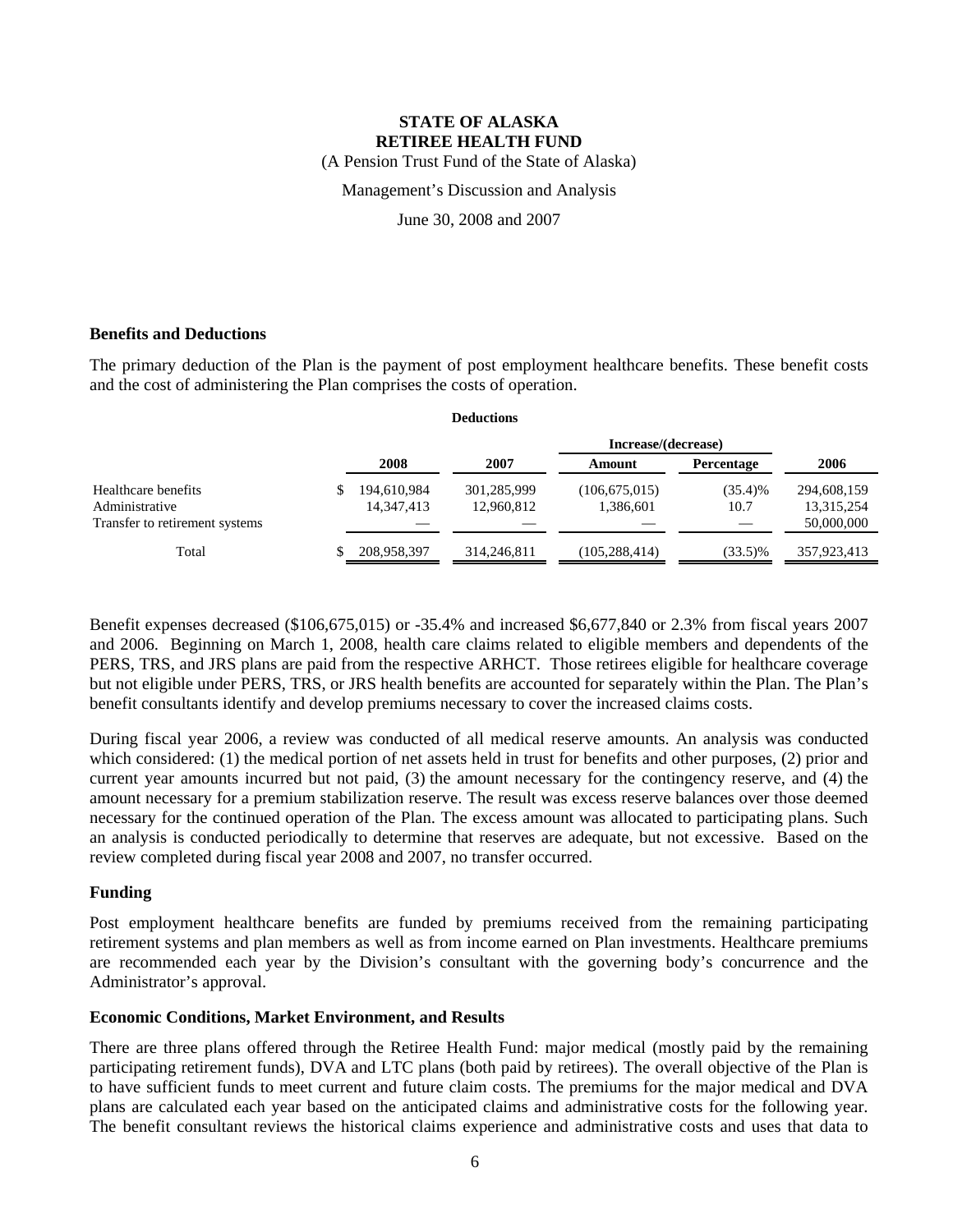(A Pension Trust Fund of the State of Alaska)

Management's Discussion and Analysis

June 30, 2008 and 2007

estimate trends to develop premiums. The amount of reserves is considered when setting the premiums. The premiums for the LTC plan have been developed to provide future benefits for the retirees, much like an annuity. The LTC plan will accumulate large reserves to pay future benefits.

#### **Requests for Information**

This financial report is designed to provide a general overview of the Plan's financial condition for all those with interest in the Plan's finances. Questions concerning any of the information provided in this report or requests for additional financial information should be addressed to:

State of Alaska Division of Retirement and Benefits, Accounting Section P.O. Box 110203 Juneau, Alaska 99811–0203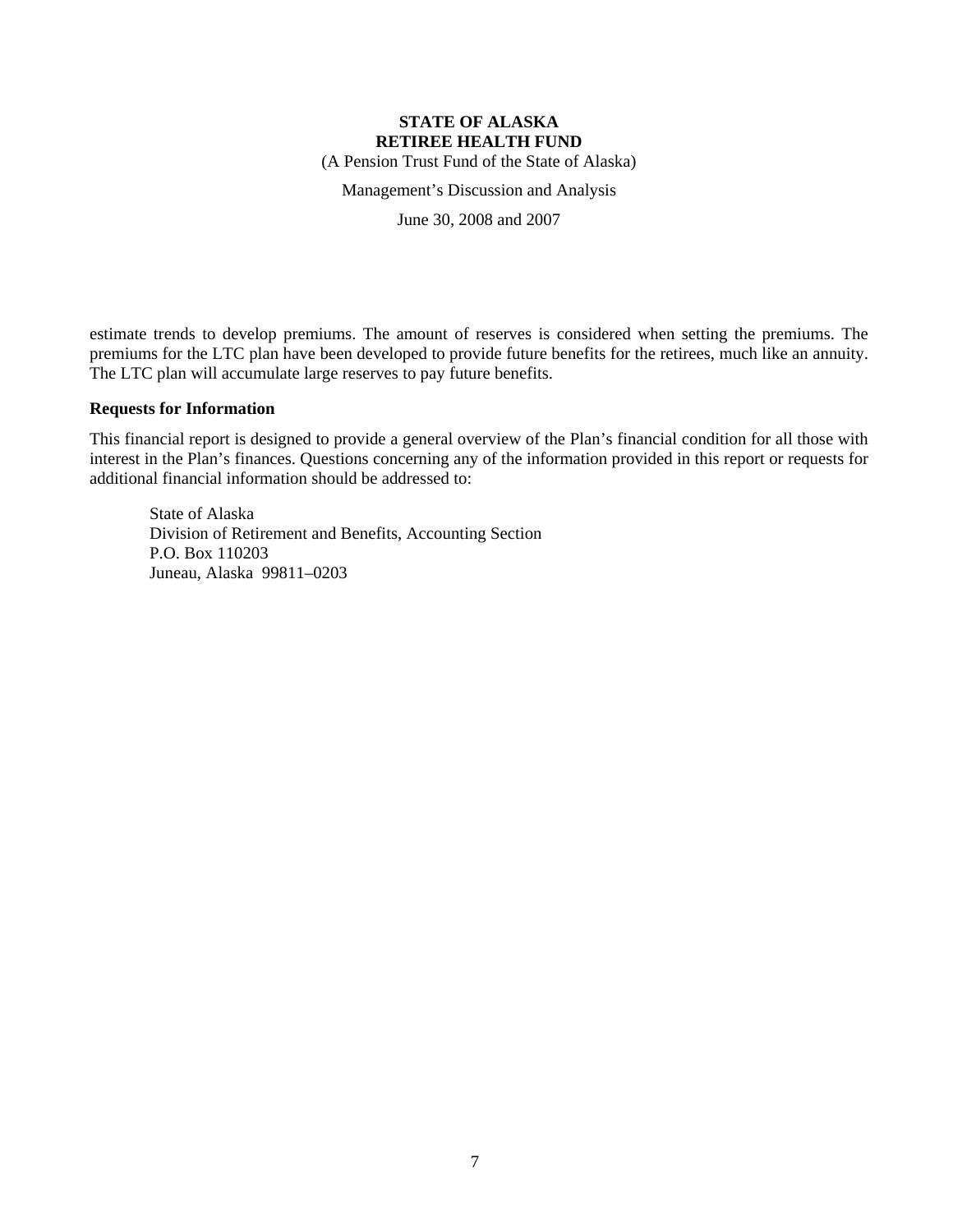(A Pension Trust Fund of the State of Alaska)

## Statements of Fiduciary Net Assets

June 30, 2008 and 2007

|                                                                                                                                                                                                       |    | 2008                                      | 2007                                     |
|-------------------------------------------------------------------------------------------------------------------------------------------------------------------------------------------------------|----|-------------------------------------------|------------------------------------------|
| Assets:                                                                                                                                                                                               |    |                                           |                                          |
| Cash and cash equivalents (notes 3 and 4):<br>Investment in State of Alaska General Fund and other<br>nonsegregated investments pool<br>Short-term fixed income pool<br>Securities lending collateral | \$ | 17,158,150<br>11,208,980                  | 16,462,653<br>99,848,528<br>14,346,159   |
| Total cash and cash equivalents                                                                                                                                                                       |    | 28,367,130                                | 130,657,340                              |
| Investments (notes 3 and 4):<br>Broad market fixed income pool<br>Domestic equity account<br>International equity pool                                                                                |    | 54,839,403<br>76,675,799<br>31,374,964    | 122,379,594<br>104,336,057<br>43,365,861 |
| Total investments                                                                                                                                                                                     |    | 162,890,166                               | 270,081,512                              |
| Other:<br>Premiums receivable<br>Interest and dividends receivable<br>Due from PERS Alaska Retiree Health Care Trust<br>Due from JRS Alaska Retiree Health Care Trust<br>Other receivables            |    | 44,428<br>27,413<br>5,484,706<br>8,572    | 152,269<br>412,374<br>5,127,766          |
| Total other                                                                                                                                                                                           |    | 5,565,119                                 | 5,692,409                                |
| <b>Total assets</b>                                                                                                                                                                                   |    | 196,822,415                               | 406, 431, 261                            |
| Liabilities:<br>Claims payable (note 5):<br>Medical, dental, visual and audio<br>Long-term Care                                                                                                       |    | 3,374,302<br>12,194,000                   | 45,811,905<br>9,172,000                  |
| Total claims payable                                                                                                                                                                                  |    | 15,568,302                                | 54,983,905                               |
| Accrued expenses (note 5)<br>Due to State of Alaska General Fund (note 5)<br>Due to TRS Alaska Retiree Health Care Trust<br>Securities lending collateral payable (note 4)                            |    | 2,577,741<br>296,775<br>754,300           | 2,803,877<br>1,497,919<br>14,346,159     |
| <b>Total liabilities</b>                                                                                                                                                                              |    | 19,197,118                                | 73,631,860                               |
| Contingency (note 8)                                                                                                                                                                                  |    |                                           |                                          |
| Held in trust for postemployment healthcare benefits:<br>Major medical<br>Dental, visual and audio<br>Long-term care                                                                                  |    | 10,601,385<br>13,909,381<br>153, 114, 531 | 167,644,571<br>11,738,761<br>153,416,069 |
| Total net assets held in trust for postemployment<br>healthcare benefits                                                                                                                              | S. | 177,625,297                               | 332,799,401                              |

See accompanying notes to financial statements.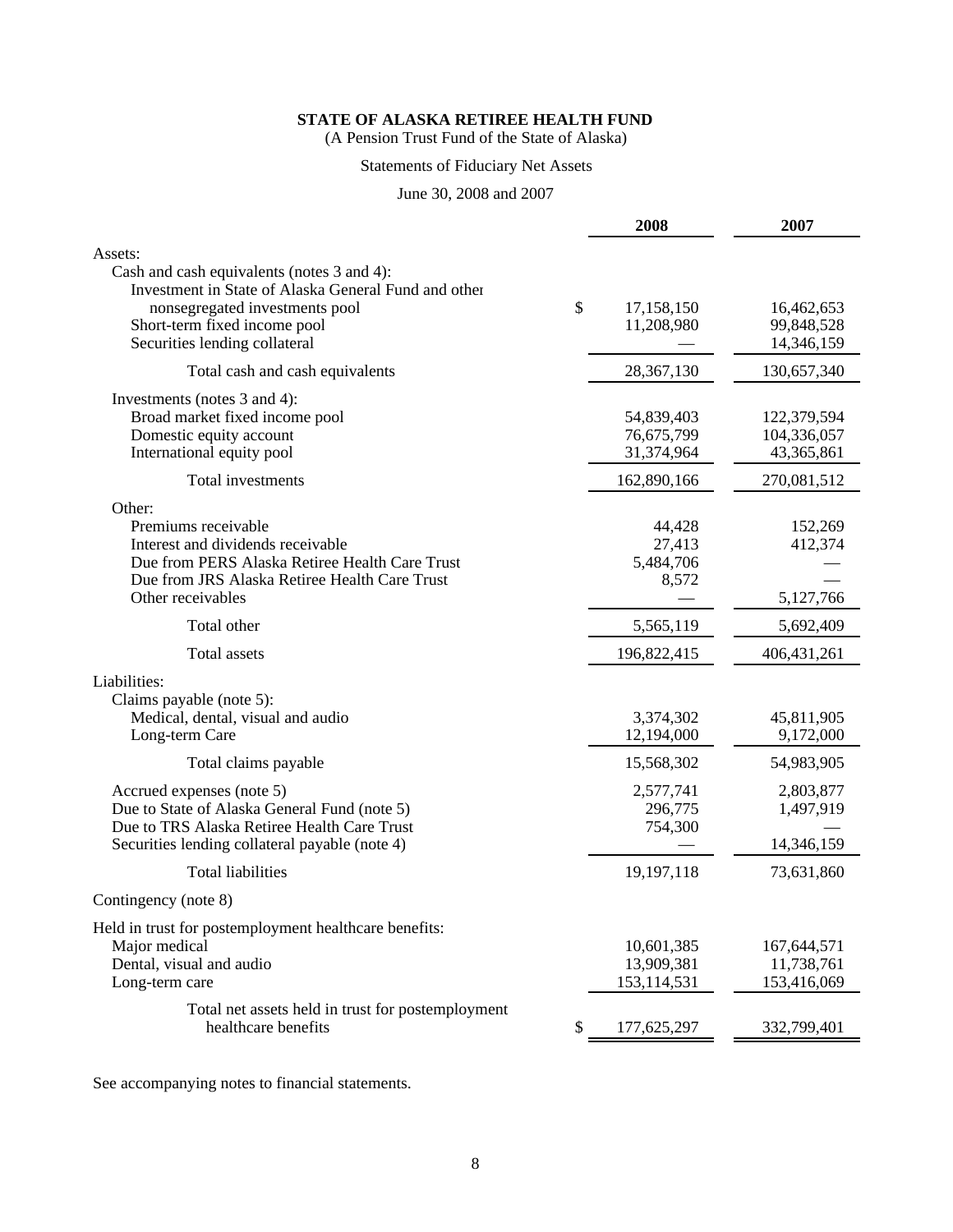(A Pension Trust Fund of the State of Alaska)

# Statements of Changes in Fiduciary Net Assets

Years ended June 30, 2008 and 2007

|                                                                                                              | 2008                                   | 2007                                  |
|--------------------------------------------------------------------------------------------------------------|----------------------------------------|---------------------------------------|
| Additions:<br>Contributions:                                                                                 |                                        |                                       |
| Employer health insurance premiums<br>Member health insurance premiums                                       | \$<br>43,891,815                       | 322,313,472<br>41,793,541             |
| Total contributions                                                                                          | 43,891,815                             | 364,107,013                           |
| Other (note 7)                                                                                               | 16,853,167                             | 7,725,107                             |
| Investment income (loss):<br>Net appreciation (depreciation) in fair value (note 3)<br>Interest<br>Dividends | (16,363,846)<br>6,819,639<br>2,732,569 | 21,568,646<br>12,325,870<br>2,577,900 |
| Total investment income (loss)                                                                               | (6,811,638)                            | 36,472,416                            |
| Less investment expense                                                                                      | 181,068                                | 145,173                               |
| Net investment income (loss) before<br>seurities lending activities                                          | (6,992,706)                            | 36, 327, 243                          |
| Securities lending income (note 4)<br>Less securities lending expense (note 4)                               | 279,242<br>247,225                     | 1,016,182<br>978,824                  |
| Net income from securities lending activities                                                                | 32,017                                 | 37,358                                |
| Net investment income (loss)                                                                                 | (6,960,689)                            | 36,364,601                            |
| Total additions                                                                                              | 53,784,293                             | 408,196,721                           |
| Deductions:<br>Benefits (note 5)<br>Administrative                                                           | 194,610,984<br>14,347,413              | 301,285,999<br>12,960,812             |
| <b>Total deductions</b>                                                                                      | 208,958,397                            | 314,246,811                           |
| Net change in fiduciary net assets                                                                           | (155, 174, 104)                        | 93,949,910                            |
| Net assets, beginning of year                                                                                | 332,799,401                            | 238,849,491                           |
| Net assets, end of year                                                                                      | 177,625,297<br>S                       | 332,799,401                           |
|                                                                                                              |                                        |                                       |

See accompanying notes to financial statements.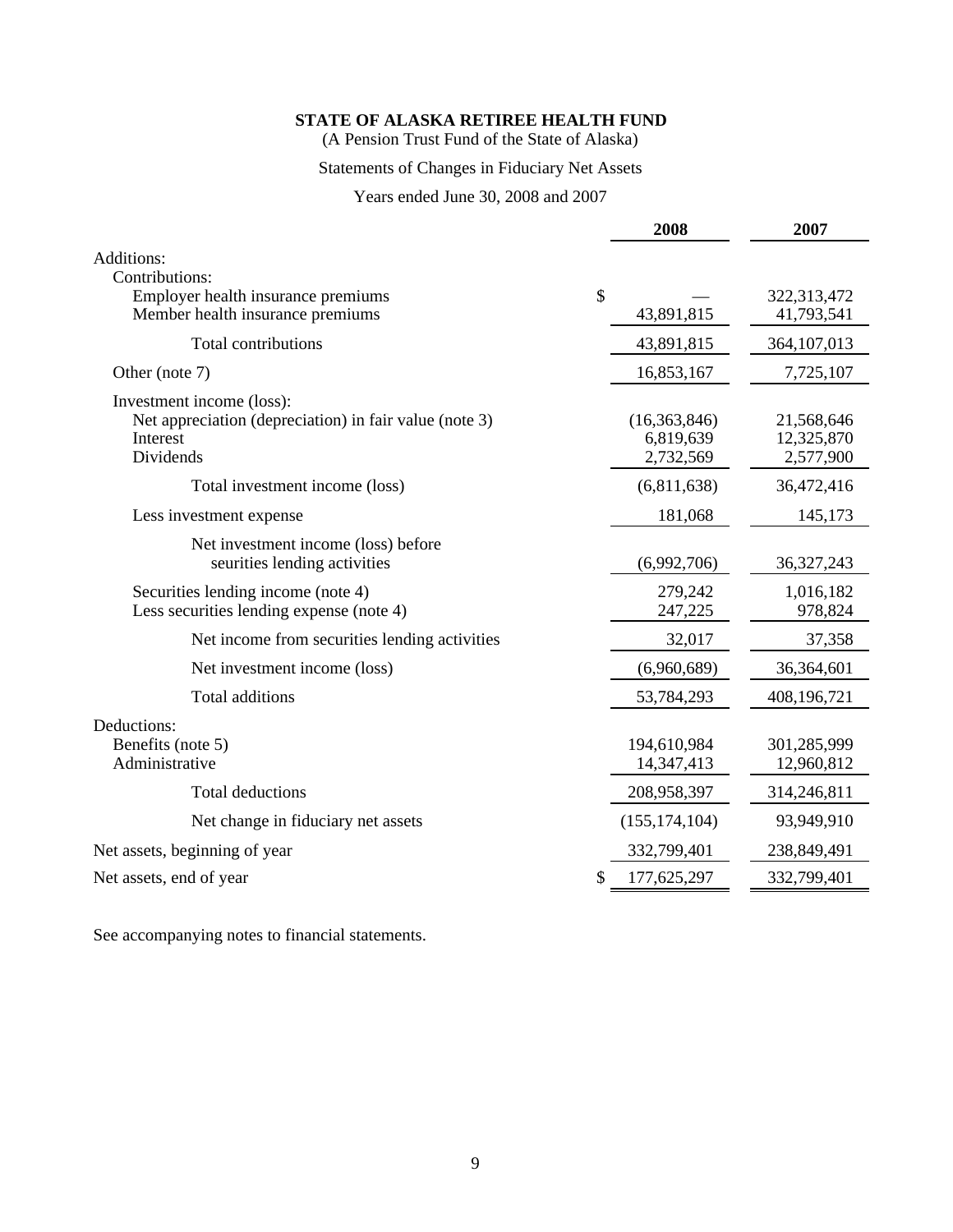(A Pension Trust Fund of the State of Alaska)

Notes to the Financial Statements

June 30, 2008 and 2007

#### **(1) Description**

The following brief description of the State of Alaska Retiree Health Fund (Plan), a pension trust fund of the State of Alaska (State), is provided for general information purposes only. Participants should refer to the Retiree Group Insurance Information Booklet for more complete information.

#### *General*

The Plan was established to provide self–insured healthcare benefits to retirees of the Public Employees' Retirement System, Teachers' Retirement System, Judicial Retirement System and Elected Public Officers Retirement System (collectively referred to as the Retirement Systems) beginning July 1, 1997. The Plan is a pension trust fund of the State financial reporting entity and is included as such in the State's comprehensive annual financial report. As of June 30, 2008 and 2007, there were approximately 31,700 and 29,900 retirees, respectively, excluding dependents, covered by the Plan.

Prior to July 1, 1997, healthcare benefits for retirees were fully insured through the payment of premiums to an insurance company.

### *Benefits*

The Plan offers major medical, voluntary dental–visual–audio (DVA) and voluntary long–term care (LTC) benefits to eligible benefit recipients of the Retirement Systems and their dependents.

#### *Medical*

The Plan provides medical benefits to qualified benefit recipients of the Retirement Systems. The Retirement Systems pay the medical premiums for the benefit recipients, except for the following who must elect coverage and pay a premium:

- Benefit recipients of the Public Employees' Retirement System (PERS) first hired under the PERS on or after July 1, 1986, who are under age 60, are not receiving a disability benefit, and had less than 25 years of peace officer/firefighter service or less than 30 years of other service.
- Benefit recipients of the Teachers' Retirement System (TRS) first hired under the TRS on or after July 1, 1990, who are under age 60, are not receiving a disability benefit, and had less than 25 years of service.
- Benefit recipients of the PERS first hired under the PERS on or after July 1, 1996, who are age 60 or older and do not have at least 10 years of credited service.
- Alternate payees under a Qualified Domestic Relations Order (QDRO).

The State also pays the medical premiums for benefit recipients of the Marine Engineers Beneficial Association who retired from the State after July 1, 1986.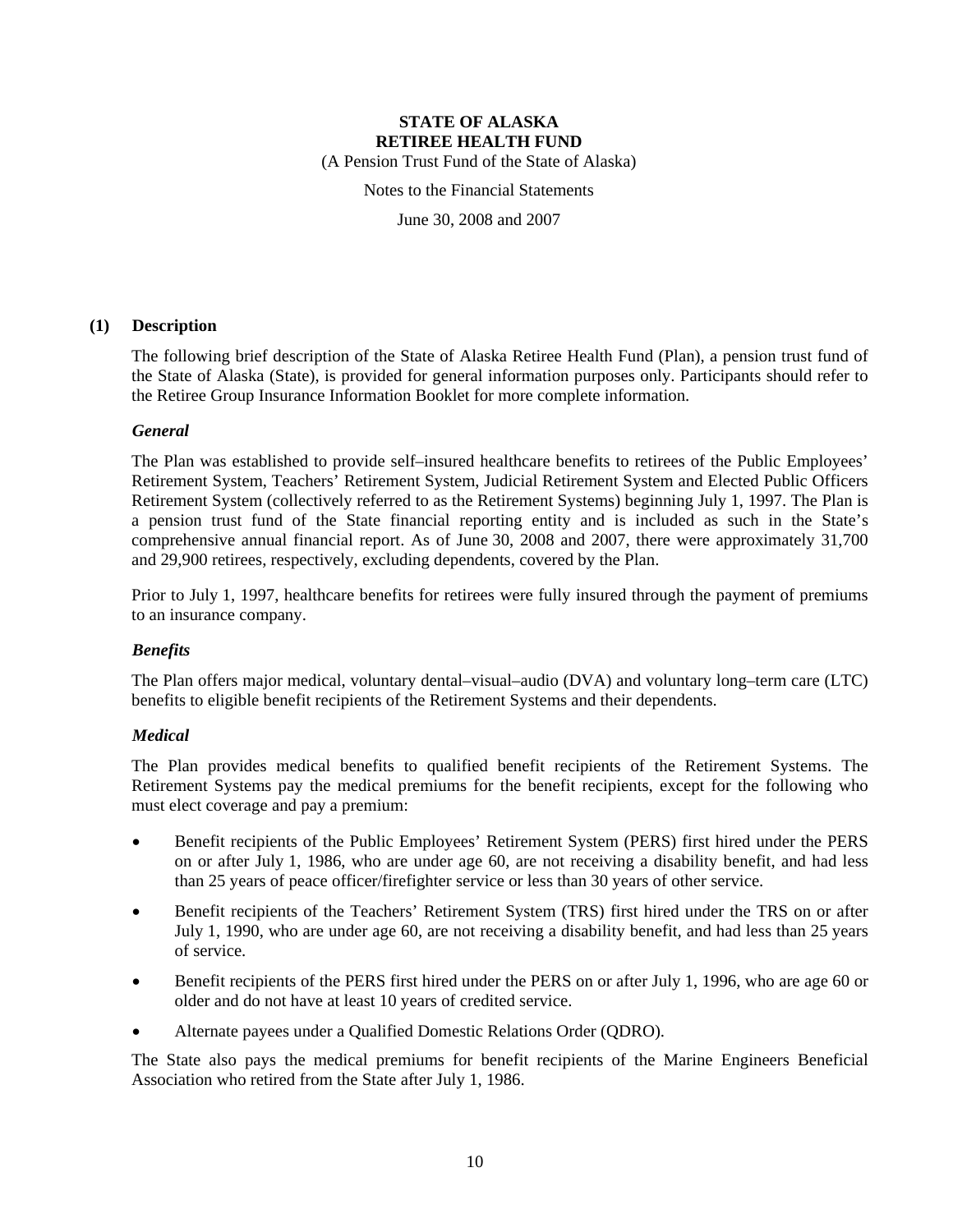(A Pension Trust Fund of the State of Alaska)

Notes to the Financial Statements

June 30, 2008 and 2007

Beginning July 1, 2007, the Alaska Retiree Healthcare Trust (ARHCT), a healthcare trust fund of the State, was established. The ARHCT is self-funded and provides major medical coverage to retirees of the Plan. The Plan retains the risk of loss of allowable claims for eligible members. The ARHCT began paying member healthcare claims on March 1, 2008. Prior to that, healthcare claims were paid for by the Plan.

#### *Voluntary DVA and LTC*

Individuals receiving benefits from one of the Retirement Systems, excluding alternate payees under a QDRO, may elect coverage for themselves and their eligible dependents. If coverage is elected, the premiums are paid by deductions from retirement checks.

#### *Administration*

The Plan is administered by the State's Division of Retirement and Benefits (DRB). DRB utilizes the services of a claims administrator, Premera, to process all medical, dental, and prescription drug claims.

#### *Funding*

The Plan is self–insured for all benefits. The Plan's funding policy provides for the collection of premiums from the Retirement Systems and benefit recipients, as applicable. Premium amounts are actuarially determined on an annual basis and adjusted as necessary. The Retirement Systems retain the risk of loss of allowable claims.

#### *Due to State of Alaska General Fund*

Due to the State of Alaska General Fund represent reimbursements to be made by the Plan to other funds for net payments made by other funds on behalf of the Plan.

#### **(2) Summary of Significant Accounting Policies**

#### *Basis of Accounting*

The Plan's financial statements are prepared using the economic resource focus and the accrual basis of accounting. Premiums are recognized in the period in which they are due. Benefits are recognized when due and payable.

#### *Use of Estimates*

The preparation of financial statements in conformity with U.S. generally accepted accounting principles requires management to make estimates and assumptions that affect the reported amounts of assets and liabilities and disclosure of contingent assets and liabilities at the date of the financial statements and the reported amounts of additions and deductions during the reporting period. Actual results could differ from those estimates.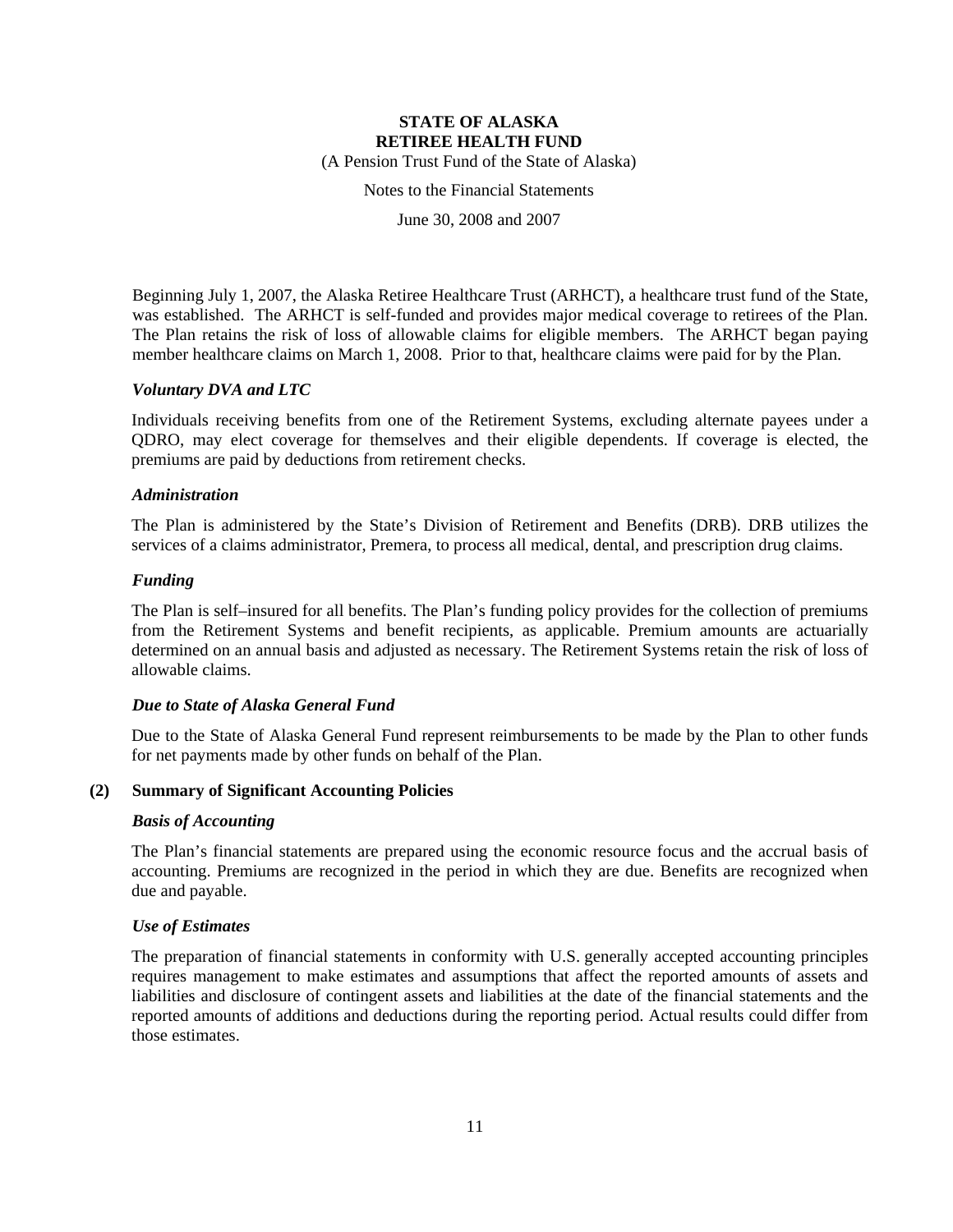(A Pension Trust Fund of the State of Alaska)

Notes to the Financial Statements

June 30, 2008 and 2007

#### *Investments*

Investments are recorded at fair value. Fair value is "the amount that a plan can reasonably expect to receive for an investment in a current sale between a willing buyer and a willing seller – that is, other than in a forced or liquidation sale." Security transactions are accounted for on a trade date (ownership) basis at the current fair value. Dividend income on domestic and international equity securities is accrued on the ex–dividend date.

In fiscal year 2005, GASB Statement No. 40, *Deposits and Investment Risk Disclosures* (GASB 40) was implemented. GASB 40 addresses disclosures on deposits and investments, focusing on common investment risks related to interest rate risk, credit risk, foreign currency risk and concentration of credit risk.

Fixed income and international equity securities are valued each business day using an independent pricing service. The securities underlying the domestic equity account are valued each business day by the Trustee Committee in good faith and pursuant to procedures established by the Trustee. The domestic equity account's net asset value per share is determined by dividing the fair value of its underlying assets by the number of units that represent total ownership. Securities expressed in terms of foreign currencies are translated into U.S. dollars at the prevailing exchange rates. Money markets are valued at amortized cost, which approximates fair value.

The cost of securities is determined on the average cost basis.

With the exception of general fund and other non–segregated investments (GeFONSI) and short–term fixed income pool investments, income from pooled securities is allocated daily to each pool participant on a pro rata basis. Income in the short–term fixed income pool is calculated daily and credited monthly to each participant on a pro rata basis. GeFONSI income is distributed to pool participants monthly if prescribed by statute or if appropriated by state legislature. Domestic equity income is distributed quarterly.

#### *Federal Income Tax Status*

The Plan is exempt from federal income taxes under Section 501(a) of the Internal Revenue Code.

#### **(3) Investments**

The State has created a pooled environment by which it manages investments. Actual investing is performed by investment officers in the State's Department of Revenue, Treasury Division, or by contracted external investment managers. The Plan invests in the State's internally managed GeFONSI, short–term and broad marked fixed income pools as well as the State's externally managed domestic equity account and international equity pool. GeFONSI consist of investments in the State's internally managed short-term and intermediate-term fixed income pools. A complete description of the investment policy for each pool is included in the *Department of Revenue, Treasury Division, Policies and Procedures Manual*.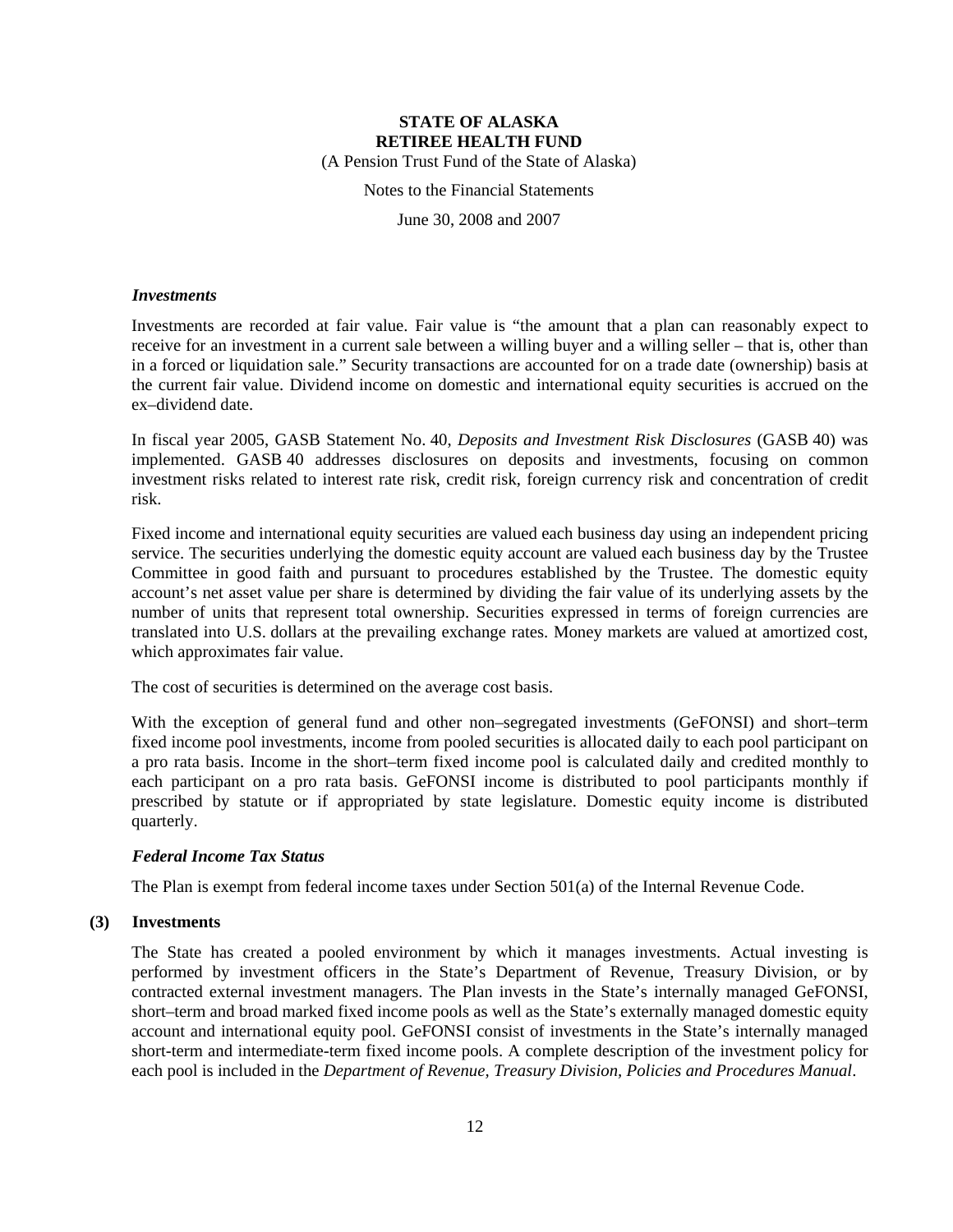(A Pension Trust Fund of the State of Alaska)

Notes to the Financial Statements

June 30, 2008 and 2007

#### *General Fund and Other Non–Segregated Investment (GeFONSI) Pool*

The Plan participates in the State's internally managed GeFONSI pool which consists of investments in the State's internally managed short–term and intermediate–term fixed income pools. At June 30, 2008 and 2007, the Plan had a 0.23% and 0.37% direct ownership in the GeFONSI.

#### *Short–Term Fixed Income Pool*

The Plan participates in the State's internally managed short–term fixed income pool which was established March 15, 1993, with a start up and maintained share price of \$1. Treasury staff determine the allocation between permissible securities. Each participant owns shares in the pool, the number of which fluctuates daily with contributions and withdrawals. Participant shares also change at the beginning of each month when income is paid. Participants include the intermediate–term and broad market fixed income pools and a number of other funds, some of which are not under the fiduciary responsibility of the Commissioner. At June 30, 2008 and 2007, the Plan had a 0.26% and 3.7% direct ownership in the short– term fixed income pool.

#### *Intermediate–Term Fixed Income Pool*

The Plan participates in the State's internally managed intermediate–term fixed income pool which was established July 1, 1994, with a start up share price of \$1,000. The share price at June 30, 2008, was \$2,216. Treasury staff determine the allocation between permissible securities. The pool has an intermediate time horizon, a more limited need for liquidity than the money invested in the short–term fixed income pool, a limited need for inflation protection, and can be invested at a moderate risk level. The net asset value per share on any given valuation date is determined by dividing the total fair value of the net assets of the pool by the number of shares of the pool outstanding on the valuation date. Ownership in the pool is based on the number of shares held by each participant. Contributions to and withdrawals from the pool are based on the beginning of the day net asset value per share on the day of the transaction. At June 30, 2008 and 2007, the Plan had a 0% direct ownership in the intermediate–term fixed income pool.

#### *International Equity Pool*

The Plan participates in the State's externally managed international equity pool, which was established in April 2000, with a start up share price of \$1,000. The share price at June 30, 2008, was \$1,344. The external manager independently determines the allocation between permissible securities. The pool has a time horizon that is longer than any of the fixed income investment pools limited liquidity, long term inflation protection and a high risk tolerance. The net asset value per share on any given valuation date is determined by dividing the total fair value of the net assets of the pool by the number of shares of the pool outstanding on the valuation date. Ownership in the pool is based on the number of shares held by each participant. Contributions to and withdrawals from the pool are based on the beginning of the day net asset value per share on the day of the transaction. At June 30, 2008 and 2007, the Plan had a 13.07% and 18.77% direct ownership in the international equity pool.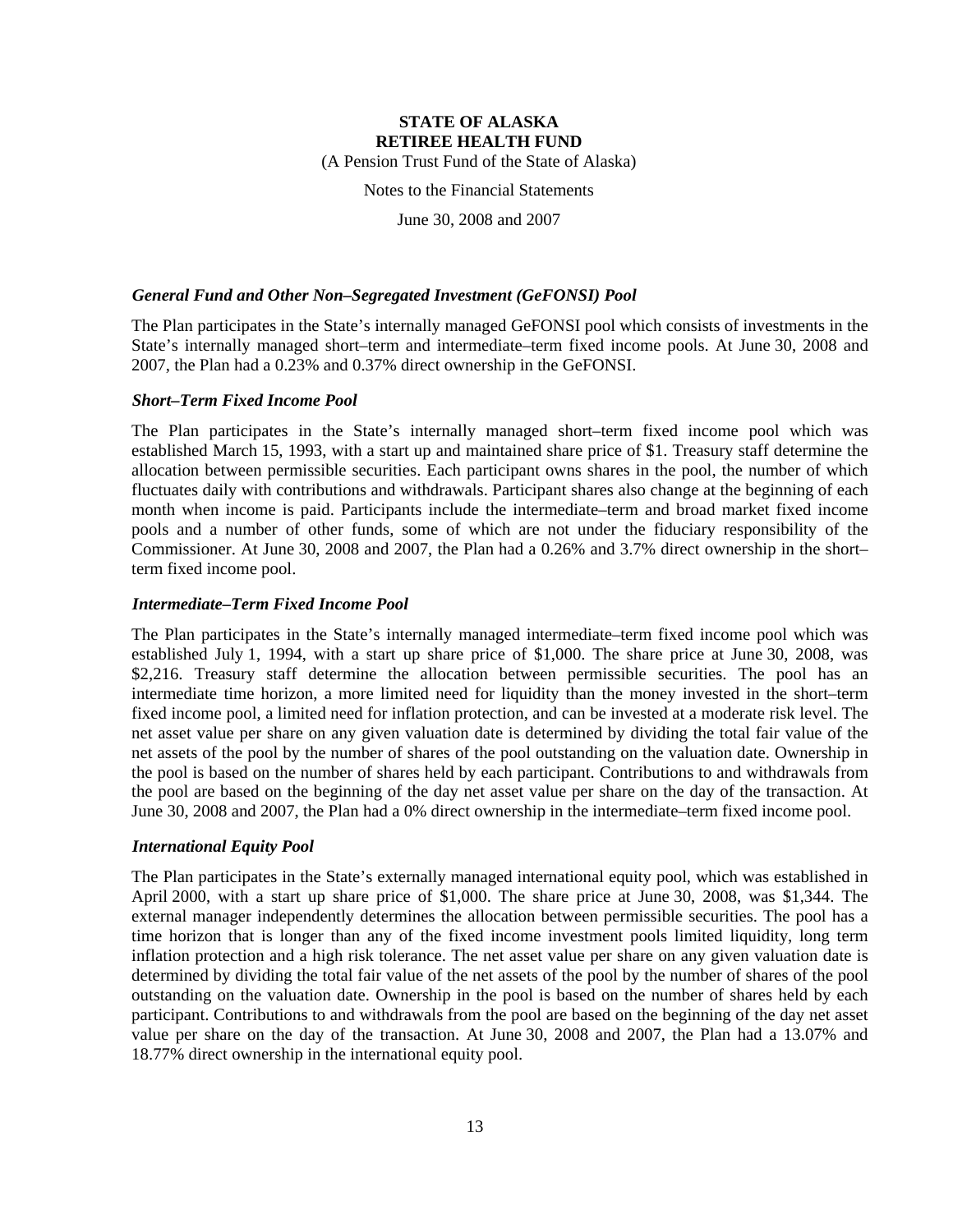(A Pension Trust Fund of the State of Alaska)

Notes to the Financial Statements

June 30, 2008 and 2007

#### *Broad Market Fixed Income Pool*

The Plan participates in the State's internally managed broad market fixed income pool which was established July 1, 1994, with a start up share price of \$1,000. The share price at June 30, 2008, was \$2,411. Treasury staff determines the allocation between permissible securities. When compared to the short or intermediate–term fixed income pools, this pool has a longer time horizon, a more limited need for liquidity, a moderate need for long–term inflation protection, and can be invested at a high risk level. The net asset value per share on any given valuation date is determined by dividing the total fair value of the net assets of the pool by the number of shares of the pool outstanding on the valuation date. Ownership in the pool is based on the number of shares held by each participant. Contributions to and withdrawals from the pool are based on the beginning of the day net asset value per share on the day of the transaction. At June 30, 2008 and 2007, the Plan had a 2.31% and 12.07% direct ownership in the broad market fixed income pool.

#### *Domestic and International Equity Account*

The Plan participates in the State's externally managed domestic and international equity account. The participants in these accounts hold shares in the State Street Global Advisers (SSgA) Russell 3000 and SSgA Morgan Stanley Capital Investment (MSCI) Europe, Australasia and Far East (EAFE), Index Common Trust Fund (Trust), passively managed commingled index fund. The Trust includes other non– State institutional investors. The investment objective of the Trust is to replicate, as closely as possible, the return of the Russell 3000 Stock Index and the MSCI EAFE Stock Index and thus are comprised of securities included in these indices. The net asset value per share on any given valuation date is determined by dividing the total fair value of the net assets of the common trust by the number of shares outstanding on the valuation date. Ownership in common trusts is based on the number of shares held by each participant. Contributions to and withdrawals from a common trust are based on the beginning of the day net asset value per share on the day of the transaction.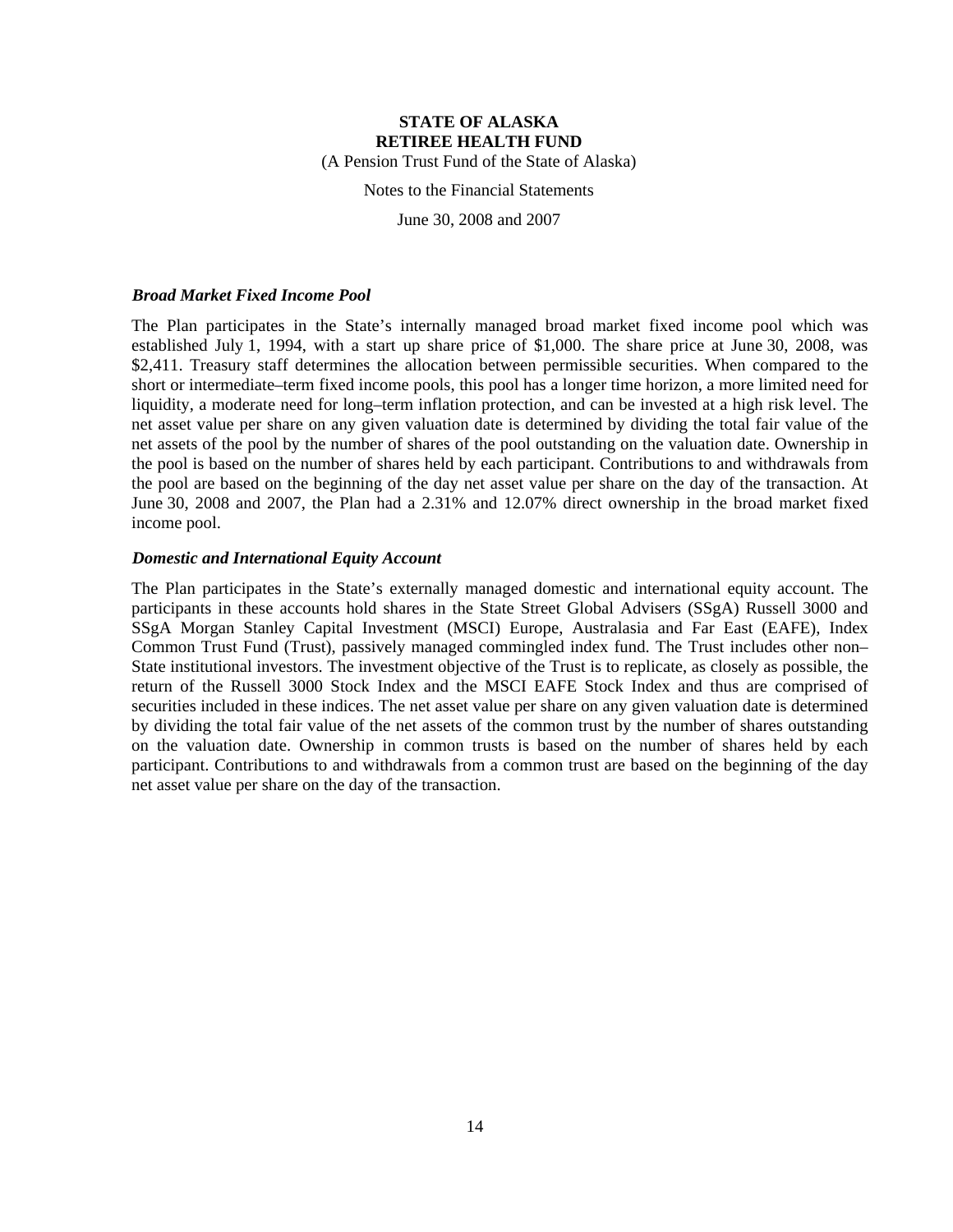(A Pension Trust Fund of the State of Alaska)

### Notes to the Financial Statements

June 30, 2008 and 2007

At June 30, 2008, the Plan had the following investments:

|                                       | Fair value          |                                    |                              |             |               |
|---------------------------------------|---------------------|------------------------------------|------------------------------|-------------|---------------|
|                                       | Short-term<br>fixed | <b>Intermediate-</b><br>term fixed | <b>Broad market</b><br>fixed |             |               |
| <b>Investment type</b>                | income pool         | income pool                        | income pool                  | Other       | <b>T</b> otal |
| Overnight sweep account (LMCS)        | 47,948<br>S.        |                                    |                              |             | 47,948        |
| Commercial paper                      | 1,534,204           |                                    |                              |             | 1,534,204     |
| U.S. Treasury bonds                   |                     |                                    | 1,680,885                    |             | 1,680,885     |
| U.S. Treasury notes                   |                     | 5,363,571                          | 4.149.953                    |             | 9,513,524     |
| U.S. government agency                | 10,239,768          | 1,297,310                          | 866,494                      |             | 12,403,572    |
| Municiple Bonds                       |                     |                                    | 6.074                        |             | 6,074         |
| Mortgage-backed                       | 822,689             | 1,336,302                          | 30,941,421                   |             | 33, 100, 412  |
| Other asset-backed                    | 4,770,095           | 353,107                            | 2,818,268                    |             | 7,941,470     |
| Corporate bonds                       | 4,515,088           | 795,046                            | 11,742,891                   |             | 17,053,025    |
| Yankees:                              |                     |                                    |                              |             |               |
| Government                            |                     | 96,123                             | 130,264                      |             | 226,387       |
| Corporate                             | 1,353,743           | 277,607                            | 1,454,092                    |             | 3,085,442     |
| Domestic equity                       |                     |                                    |                              | 76,675,799  | 76,675,799    |
| International equity                  |                     |                                    |                              | 30,967,490  | 30,967,490    |
| Total invested                        |                     |                                    |                              |             |               |
| assets                                | 23,283,535          | 9,519,066                          | 53,790,342                   | 107,643,289 | 194, 236, 232 |
| Pool related net assets (liabilities) | 42,417              | 57,849                             | (3,486,676)                  | 407,474     | (2,978,936)   |
| Other pool ownership                  | (4,535,737)         |                                    | 4,535,737                    |             |               |
| <b>GeFONSI</b>                        | (7,581,235)         | (9,576,915)                        |                              | 17,158,150  |               |
| Participant unallotted cash           |                     |                                    |                              |             |               |
| Net invested assets                   | \$<br>11,208,980    |                                    | 54,839,403                   | 125,208,913 | 191,257,296   |
|                                       |                     |                                    |                              |             |               |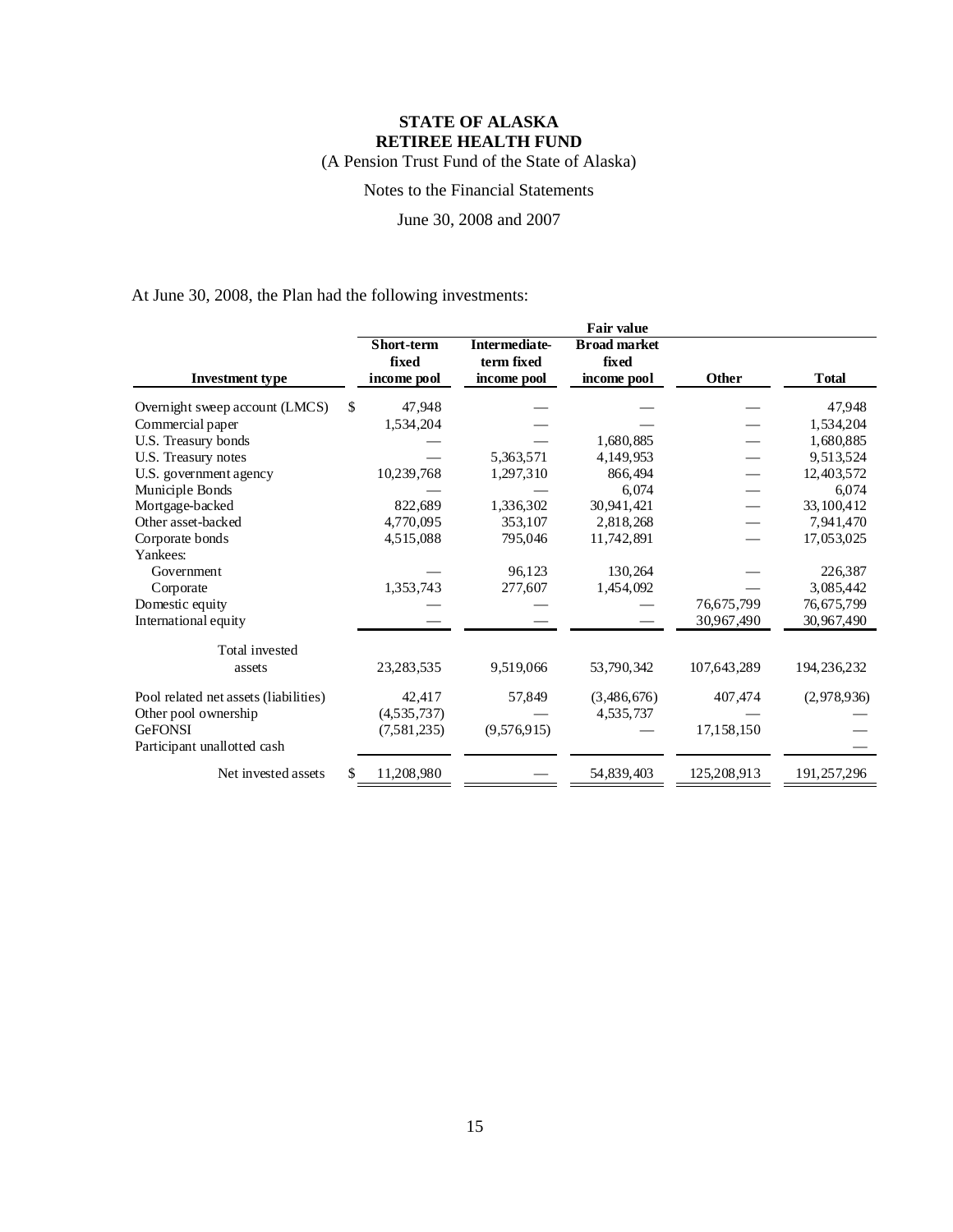(A Pension Trust Fund of the State of Alaska)

Notes to the Financial Statements

June 30, 2008 and 2007

At June 30, 2007, the Plan had the following investments:

|                                       |                            |                             | <b>Fair value</b>            |             |                |
|---------------------------------------|----------------------------|-----------------------------|------------------------------|-------------|----------------|
|                                       | <b>Short-term</b><br>fixed | Intermediate-<br>term fixed | <b>Broad market</b><br>fixed |             |                |
| <b>Investment type</b>                | income pool                | income pool                 | income pool                  | Other       | <b>Total</b>   |
| Overnight sweep account               | \$<br>774,741              |                             |                              |             | 774,741        |
| Money market                          |                            |                             |                              | 14,346,159  | 14, 346, 159   |
| Short-term investment fund            | 5,041,653                  | 1,023,775                   | 7,243,235                    |             | 13,308,663     |
| Commercial paper                      | 11,167,541                 |                             | 110.002                      |             | 11,277,543     |
| U.S. Treasury bonds                   |                            |                             | 6,102,136                    |             | 6,102,136      |
| U.S. Treasury notes                   |                            | 3,081,209                   | 10,293,524                   |             | 13,374,733     |
| U.S. government agency                |                            | 2,692,010                   | 2,706,007                    |             | 5,398,017      |
| Mortgage-backed                       | 8,627,948                  | 1,404,718                   | 68,088,241                   |             | 78,120,907     |
| Other asset-backed                    | 61,994,822                 | 377,555                     | 6,436,408                    |             | 68,808,785     |
| Corporate bonds                       | 32, 144, 365               | 910,855                     | 23,650,047                   |             | 56,705,267     |
| Yankees:                              |                            |                             |                              |             |                |
| Government                            |                            | 117,079                     | 505,513                      |             | 622,592        |
| Corporate                             | 6,780,307                  | 308,697                     | 2,735,543                    |             | 9,824,547      |
| Domestic equity                       |                            |                             |                              | 104,336,057 | 104,336,057    |
| International equity                  |                            |                             |                              | 43,875,974  | 43,875,974     |
| Total invested                        |                            |                             |                              |             |                |
| assets                                | 126,531,377                | 9,915,898                   | 127,870,656                  | 162,558,190 | 426,876,121    |
| Pool related net assets (liabilities) | (516, 477)                 | (1,304,667)                 | (23,806,424)                 | (510, 113)  | (26, 137, 681) |
| Other pool ownership                  | (18,315,362)               |                             | 18,315,362                   |             |                |
| <b>GeFONSI</b>                        | (7,851,010)                | (8,611,231)                 |                              | 16,462,241  |                |
| Participant unallotted cash           |                            |                             |                              | 412         | 412            |
| Total                                 | 99,848,528                 |                             | 122,379,594                  | 178,510,730 | 400,738,852    |

#### *Interest Rate Risk*

Interest rate risk is the risk that changes in interest rates will adversely affect the fair value of an investment.

### **Short–Term Fixed Income Pool**

As a means of limiting its exposure to fair value losses arising from increasing interest rates, Treasury's investment policy limits individual fixed rate securities to fourteen months in maturity or fourteen months expected average life. Floating rate securities are limited to three years in maturity or three years expected average life. Treasury utilizes the actual maturity date for commercial paper and twelve–month prepay speeds for other securities. At June 30, 2008, the expected average life of individual fixed rate securities ranged from eight days less than three months.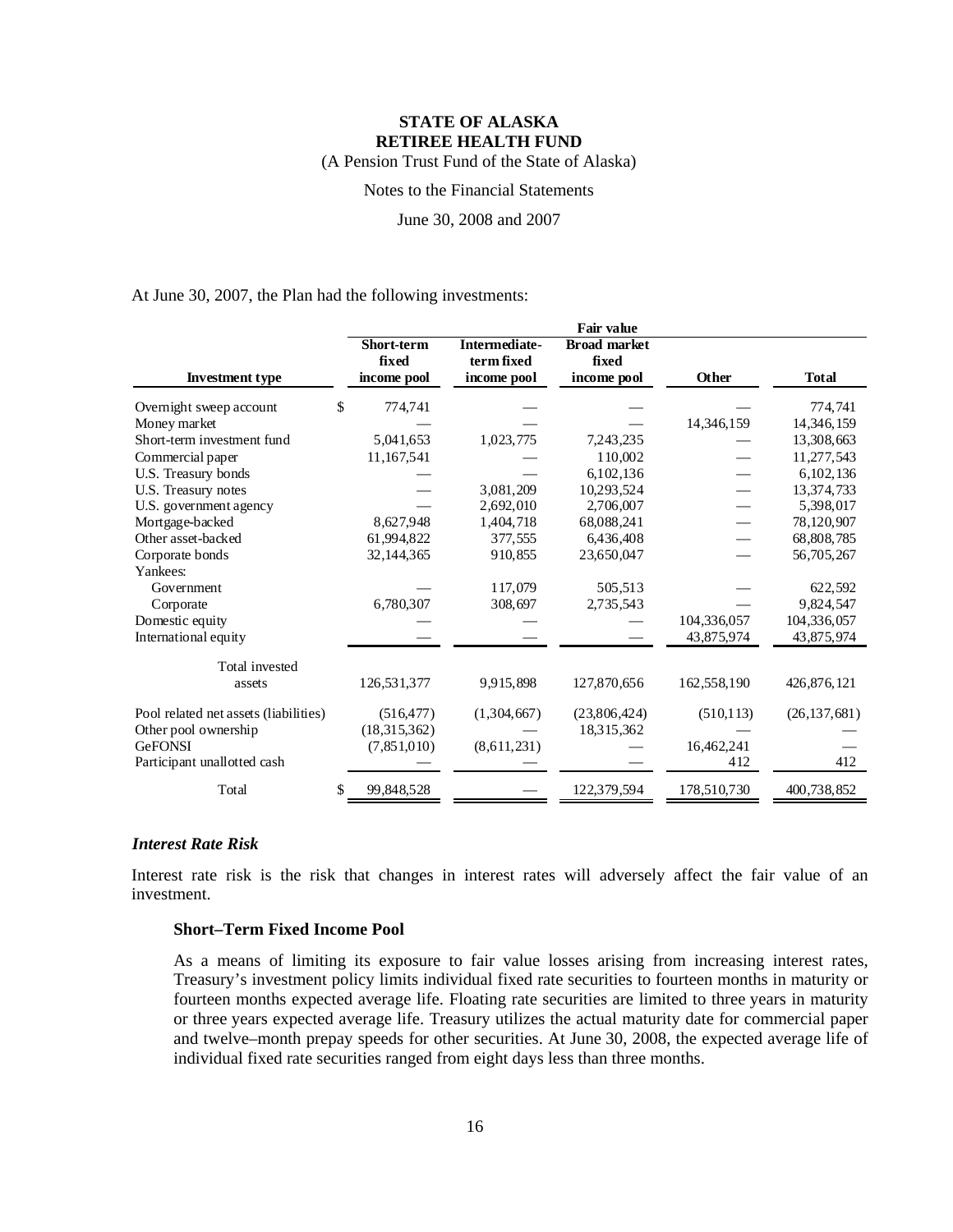(A Pension Trust Fund of the State of Alaska)

Notes to the Financial Statements

June 30, 2008 and 2007

#### **Intermediate–Term and Broad Market Fixed Income Pools**

Through its investment policy, Treasury manages its exposure to fair value losses arising from increasing interest rates by limiting the effective duration of its other fixed income pool portfolios to the following:

*Intermediate–term fixed income pool*  $- \pm 20\%$  of the Merrill Lynch 1–5 year Government Bond Index. The effective duration for the Merrill Lynch 1–5 year Government Bond Index at June 30, 2008, was 2.29 years.

*Broad market fixed income pool*  $-\pm 20\%$  of the Lehman Brothers Aggregate Bond Index. The effective duration for the Lehman Brothers Aggregate Bond Index at June 30, 2008, was 4.68 years.

At June 30, 2008, the effective duration by investment type was as follows:

|                                       | Intermediate-<br>term fixed<br>income pool | <b>Broad market</b><br>fixed<br>income pool |
|---------------------------------------|--------------------------------------------|---------------------------------------------|
| U.S. treasury notes                   | 2.71                                       | 7.24                                        |
| U.S. treasury bonds                   |                                            | 13.48                                       |
| U.S. government and agency securities | 2.46                                       | 4.85                                        |
| <b>Municipal Bonds</b>                |                                            | 10.96                                       |
| Mortgage-backed                       | 2.18                                       | 4.37                                        |
| Other asset-backed                    | 0.65                                       | 2.58                                        |
| Corporate bonds                       | 2.38                                       | 4.91                                        |
| Yankees:                              |                                            |                                             |
| Government                            | 3.56                                       | 11.93                                       |
| Corporate                             | 2.52                                       | 5.48                                        |
| Portfolio effective duration          | 2.32                                       | 4.57                                        |

Duration is a measure of interest rate risk. It measures a security's sensitivity to a 100–basis point change in interest rates. The duration of a pool is the average fair value weighted duration of each security in the pool taking into account all related cash flows.

Treasury uses industry–standard analytical software developed by The Yield Book Inc. to calculate effective duration. The software takes into account various possible future interest rates, historical and estimated prepayment rates, call options and other variable cash flows for purposes of the effective duration calculation.

Treasury has no policy with regard to interest rate risk for the money market balance held in the International Equity Pool.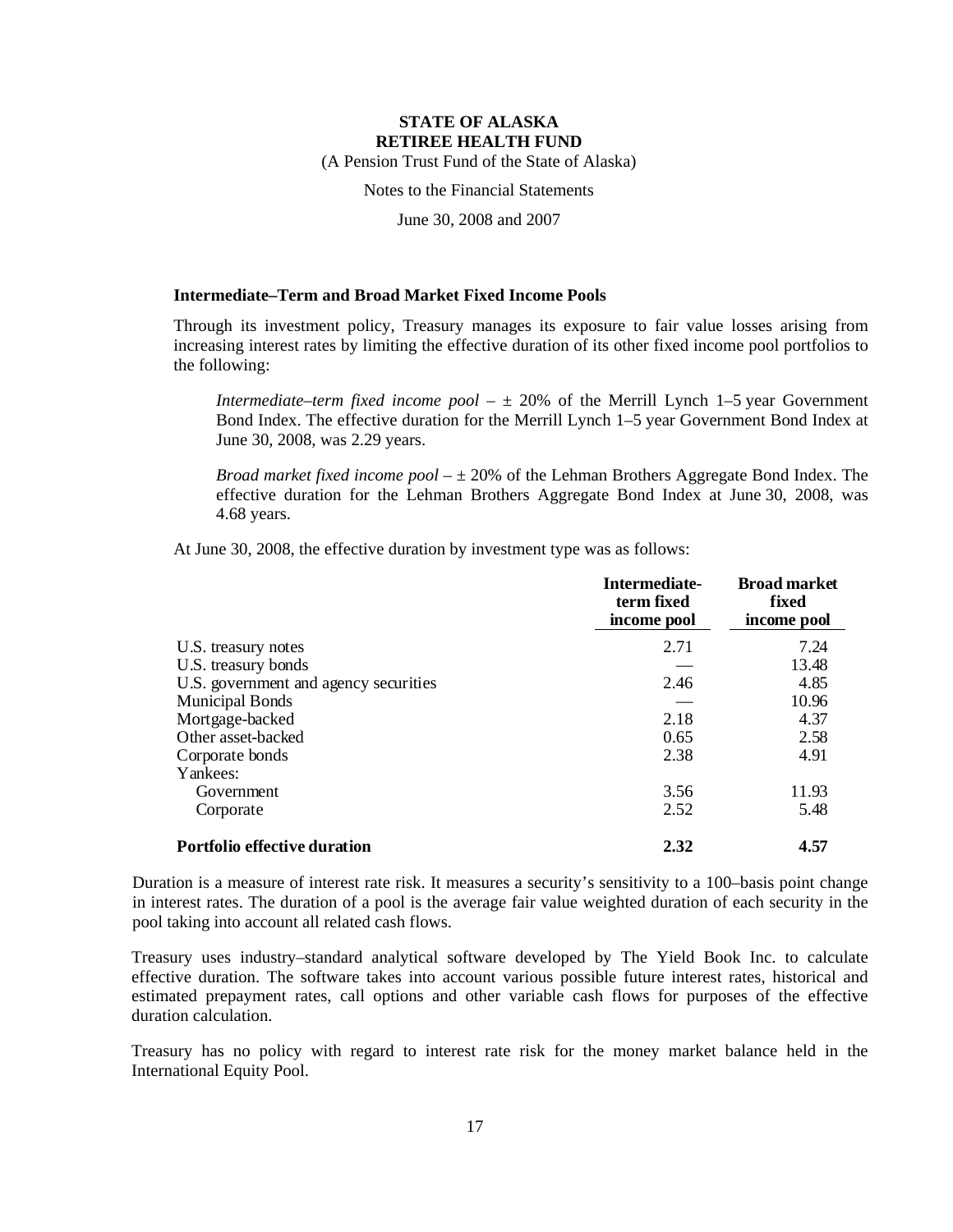(A Pension Trust Fund of the State of Alaska)

Notes to the Financial Statements

June 30, 2008 and 2007

#### *Credit Risk*

Credit risk is the risk that an issuer or other counter party to an investment will not fulfill its obligations.

There is limited credit risk associated with the lending transactions since the Commissioner of Revenue (Commissioner) is indemnified by State Street Corporation (Bank) against any loss resulting from counterparty failure or default on a loaned security or its related income distributions.

The Bank further indemnifies the Commissioner against loss due to borrower rebates in excess of earnings on cash collateral. Indemnifications are subject to limitation relating to war, civil unrest or revolution, or beyond the reasonable control of the Bank.

The Plan is subject to limited credit risk associated with securities lending transaction since the Commissioner is indemnified by State Street Corporation (the Bank) against any loss resulting from counterparty failure or default on a loaned security or its related income distributions. The Bank further indemnifies the ARMB against loss due to borrower rebates in excess of earnings on cash collateral. Indemnifications are subject to limitation relating to war, civil unrest or revolution, or beyond the reasonable control of the Bank.

Treasury's investment policy has the following limitations with regard to credit risk:

With the exception of the sweep account, short–term fixed income pool investments are limited to instruments with a long–term credit rating of at least A3 or equivalent and instruments with a short–term credit rating of at least P-1 or equivalent. Asset–backed and non-agency mortgage securities that are not rated by either Standard & Poor's or Moody's may be purchased if they have an AAA rating by two of the following: Standard & Poor's, Moody's or Fitch. Unexpected daily cash surpluses that arise in this pool are invested overnight in the custodian's repurchase agreement sweep account. Treasury does not have a policy to limit credit risk associated with the sweep account.

Intermediate–term and broad market fixed income pool investments are limited to securities with a long– term credit rating of at least Baa3 or equivalent and securities with a short–term credit rating of at least P-1 or equivalent. Asset–backed and non-agency mortgage securities that are not rated by either Standard & Poor's or Moody's may be purchased if they have an AAA rating by two of the following: Standard & Poor's, Moody's or Fitch.

The SSgA Russell 3000 and SSgA MSCI EAFA Index Common Trust Fund (Trust), a passively managed commingled index fund, may lend assets or transfer securities to broker agents or other entities for collateral in the form of cash or securities and simultaneously agree to return the collateral for the same securities in the future. The credit risk associated with the lending transactions is that an issuer or other counterparty to an investment does not fulfill its obligations and a loss results from counterparty failure or default on a loaned security.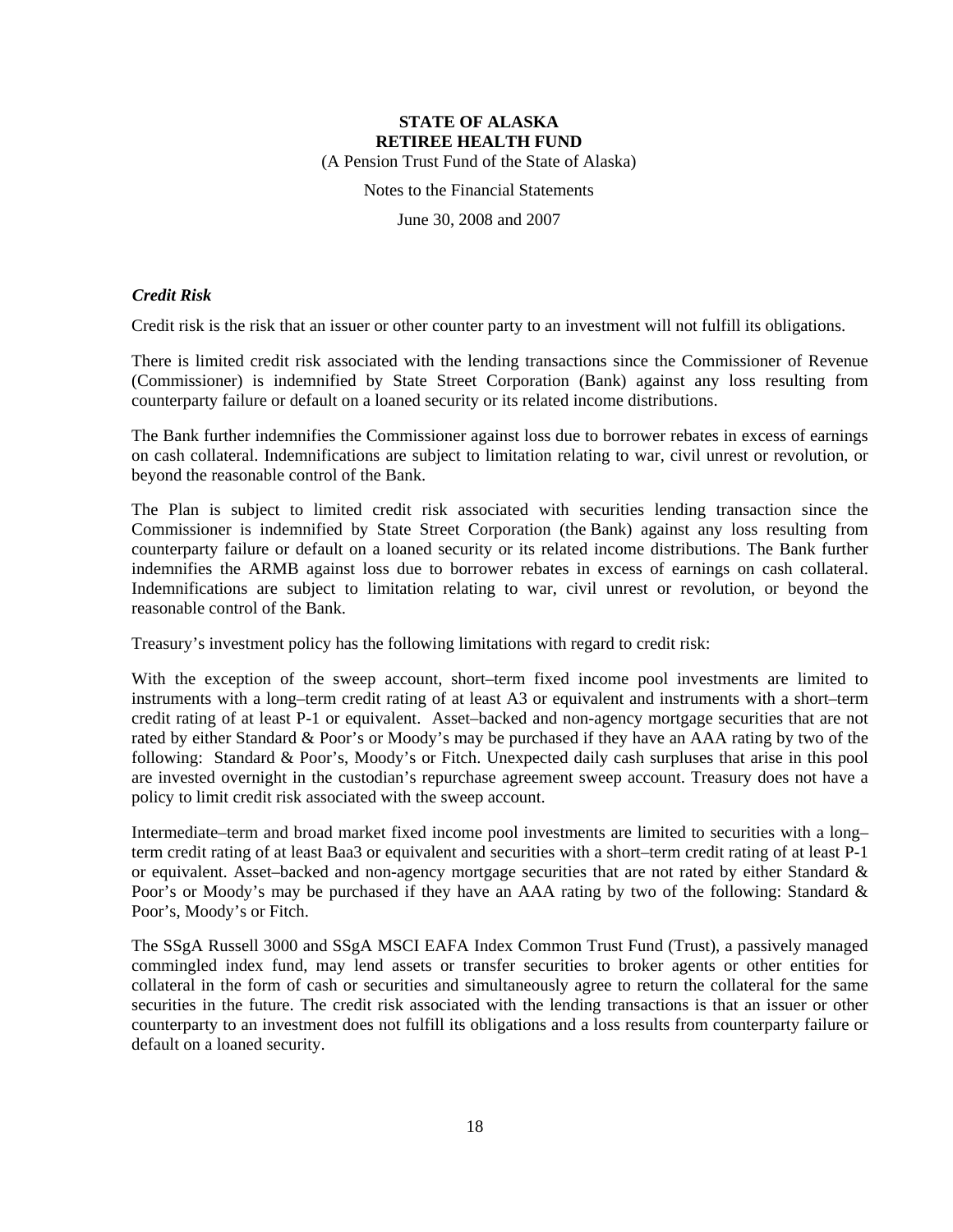(A Pension Trust Fund of the State of Alaska)

Notes to the Financial Statements

June 30, 2008 and 2007

At June 30, 2008, the Pools consisted of investments with credit quality ratings issued by nationally recognized statistical rating organizations as follows (using Standard and Poor's Corporation rating scale):

|                            |               | Short-term<br>fixed income | Intermediate-<br>term fixed | <b>Broad market</b><br>fixed income |
|----------------------------|---------------|----------------------------|-----------------------------|-------------------------------------|
| <b>Investment type</b>     | <b>Rating</b> | pool                       | income pool                 | pool                                |
| Commercial paper           | Not Rated     | 6.80%                      | $-$ %                       | $-$ %                               |
| <b>U.S. Treasury Notes</b> | <b>AAA</b>    |                            | 52.06                       | 7.57                                |
| U.S. Treasury Bonds        |               |                            |                             | 3.07                                |
| U.S. government agency     | <b>AAA</b>    | 44.00                      | 12.55                       | 1.33                                |
| U.S. government agency     | Not Rated     |                            | 0.03                        | 0.25                                |
| <b>Municipal Bonds</b>     | AA            |                            |                             | 0.01                                |
| Mortgage-backed            | AAA           | 2.99                       | 9.41                        | 45.66                               |
| Mortgage-backed            | AA            | 0.20                       |                             |                                     |
| Mortgage-backed            | $\mathbf{A}$  | 0.12                       |                             |                                     |
| Mortgage-backed            | <b>BBB</b>    |                            | 0.02                        |                                     |
| Mortgage-backed            | Not Rated     | 0.24                       | 3.53                        | 10.76                               |
| Other asset-backed         | <b>AAA</b>    | 16.17                      | 2.03                        | 2.88                                |
| Other asset-backed         | AA            | 0.63                       | 0.08                        | 0.32                                |
| Other asset-backed         | $\mathbf{A}$  | 2.53                       | 1.12                        | 1.12                                |
| Other asset-backed         | <b>BBB</b>    | 0.24                       | 0.09                        | 0.34                                |
| Other asset-backed         | BB            | 0.92                       | 0.11                        | 0.48                                |
| Corporate bonds            | <b>AAA</b>    | 2.01                       | 1.09                        | 1.88                                |
| Corporate bonds            | AA            | 12.20                      | 2.58                        | 4.97                                |
| Corporate bonds            | A             | 4.10                       | 1.86                        | 8.83                                |
| Corporate bonds            | <b>BBB</b>    |                            | 1.39                        | 4.70                                |
| Corporate bonds            | Not Rated     | 1.09                       | 0.79                        | 1.03                                |
| Yankees - Government       | AA            |                            | 0.93                        |                                     |
| Yankees - Government       | <b>BBB</b>    |                            |                             | 0.15                                |
| Yankees - Government       | Not Rated     |                            |                             | 0.09                                |
| Yankees – Corporate        | <b>AAA</b>    |                            | 0.94                        |                                     |
| Yankees – Corporate        | AA            | 3.81                       | 1.06                        | 0.61                                |
| Yankees – Corporate        | A             | 1.26                       | 0.09                        | 1.04                                |
| Yankees – Corporate        | <b>BBB</b>    |                            | 0.39                        | 0.78                                |
| Yankees - Corporate        | Not Rated     | 0.74                       | 0.20                        | 0.22                                |
| No credit exposure         |               | (0.05)                     | 7.65                        | 1.91                                |
|                            |               | 100.00%                    | 100.00%                     | 100.00%                             |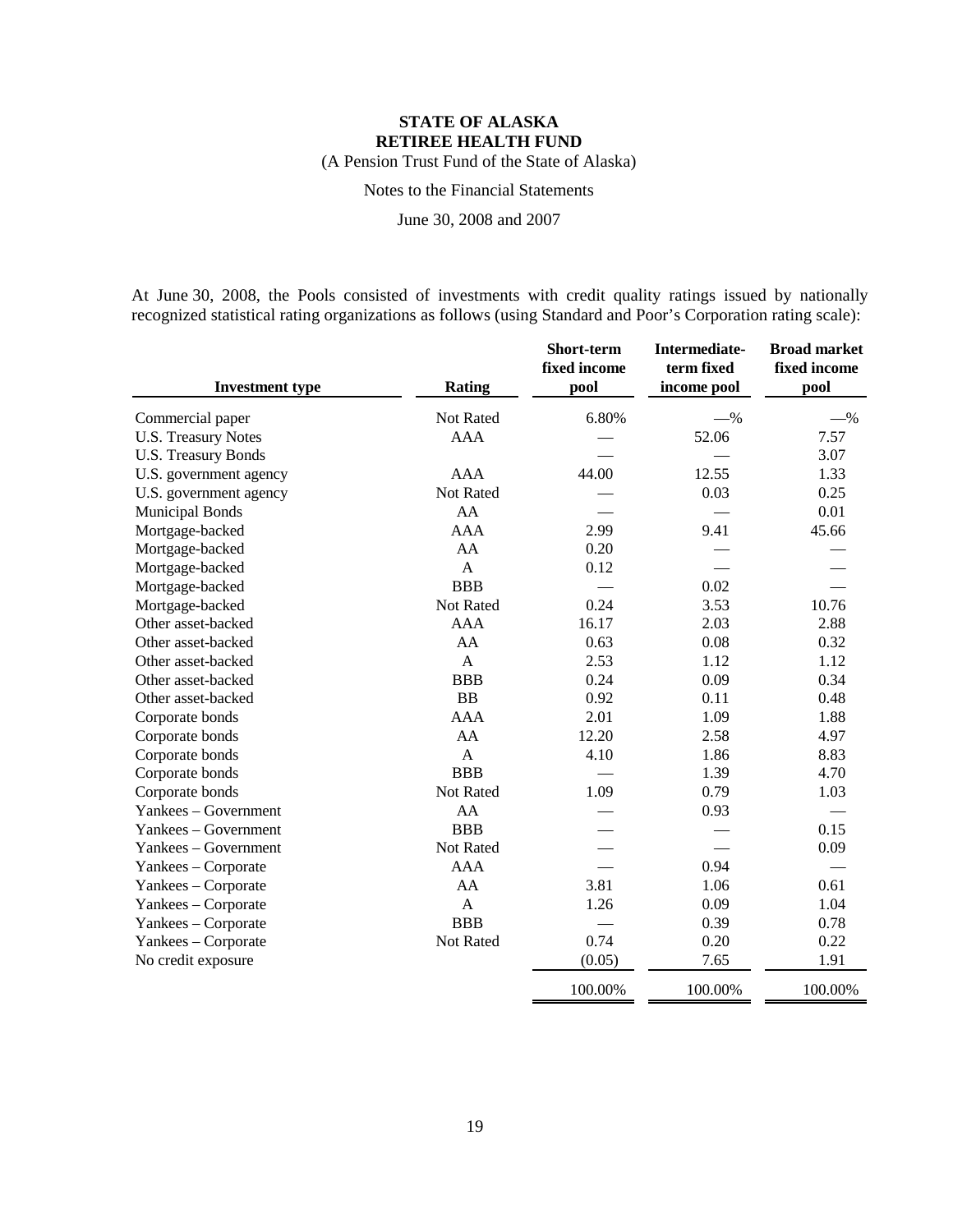(A Pension Trust Fund of the State of Alaska)

### Notes to the Financial Statements

June 30, 2008 and 2007

#### *Custodial Credit Risk – Deposits*

Custodial credit risk is the risk that deposits may not be returned in the event of a bank failure. Treasury's policy with regard to custodial credit risk is to collateralize state deposits to the extent possible. At June 30, 2008, the Plan's deposits were uncollateralized and uninsured.

#### *Foreign Currency Risk*

The Commissioner formally adopts asset allocation policies for the Plan at the beginning of each fiscal year which places policy limitations on the amount of international securities the Plan is allowed to hold. The following policy was in place during fiscal year 2008 and invested assets included the following holdings at June 30, 2008, for the Plan's investment in the international equity Pool:

|                                               | <b>Policy</b>  | Actual |
|-----------------------------------------------|----------------|--------|
| Retiree Health Insurance Fund, Long-term Care | $21\% \pm 4\%$ | 18.94% |

| <b>Currency</b>                     | Amount           |
|-------------------------------------|------------------|
| Deposits:                           |                  |
| Euro Currency                       | \$<br>12,671     |
| Japanese Yen                        | 32,734           |
|                                     | 45,405           |
| Investments – international equity: |                  |
| Canadian Dollar                     | 584,436          |
| Euro Currency                       | 8,651,704        |
| Japanese Yen                        | 3,748,536        |
| Norwegian Krone                     | 252,766          |
| Pound Sterling                      | 5,585,032        |
| Singapore Dollar                    | 768,920          |
| Swedish Krona                       | 219,733          |
| <b>Swiss Franc</b>                  | 3,149,968        |
|                                     | 22,961,095       |
| Total                               | \$<br>23,006,500 |

At June 30, 2008, the Plan had exposure to foreign currency risk as follows: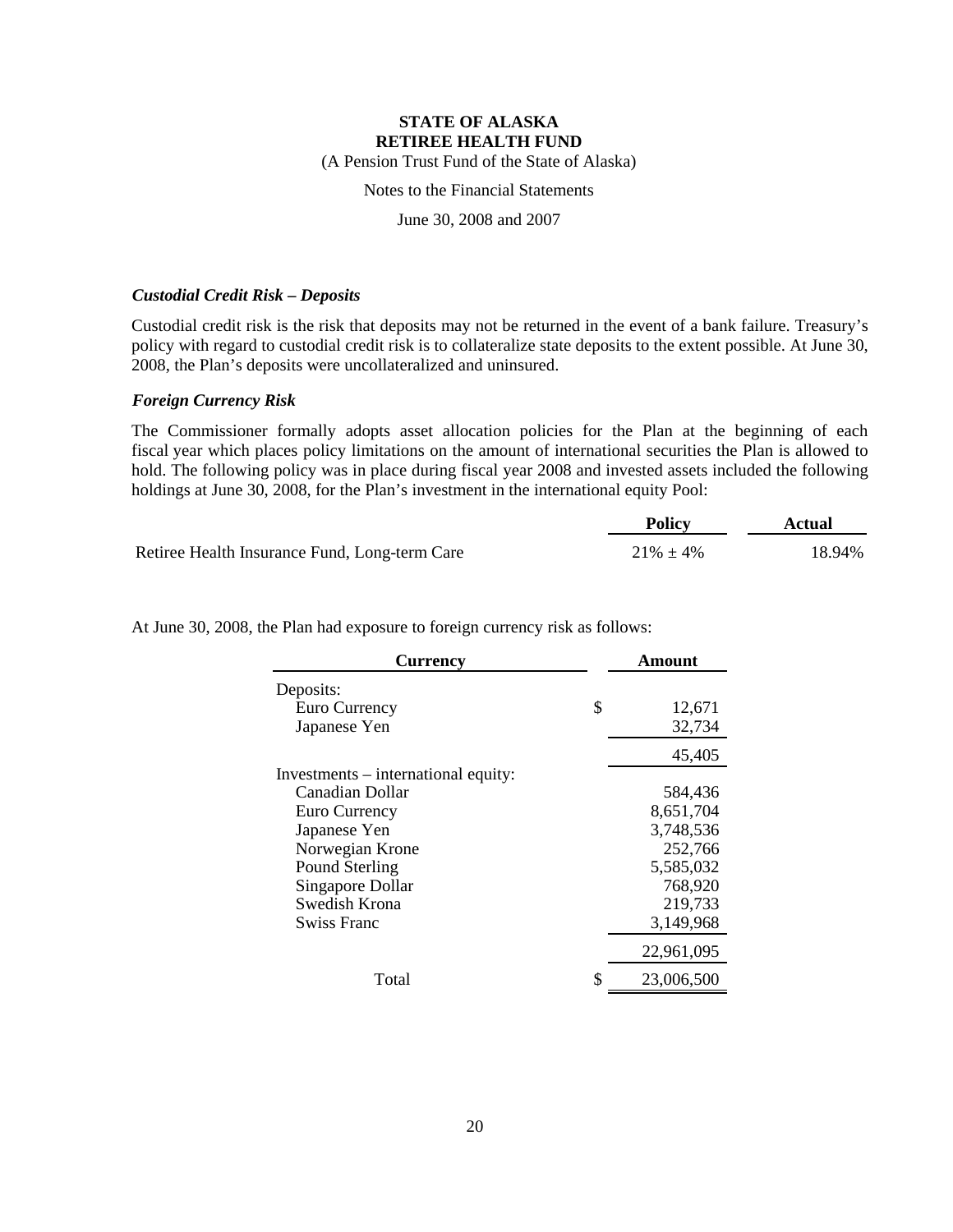(A Pension Trust Fund of the State of Alaska)

### Notes to the Financial Statements

June 30, 2008 and 2007

#### *Concentration of Credit Risk*

At June 30, 2008, the Plans investment in the intermediate-term fixed income pool and the broad market fixed income pool had more than 5.0% of their investments in Federal Home Loan Mortgage Corporation as follows:

|                                        | <b>Fair Value</b> |            | <b>Percent of</b><br>total plan<br>investments |
|----------------------------------------|-------------------|------------|------------------------------------------------|
| Federal Home Loan Mortgage Corporation | <sup>S</sup>      | 17,779,421 | 9%                                             |

Treasury's policy with regard to concentration of credit risk is to prohibit the purchase of more than 5.0% of a pool's holdings in corporate bonds of any one company or affiliated group. Federal Home Loan Mortgage Corporation securities are not classified as corporate bonds.

#### **(4) Securities Lending**

Alaska Statute 37.10.071 authorized the Commissioner to lend assets, under an agreement and for a fee, against deposited collateral. In February 2008, the Commissioner suspended the securities lending agreement with the Bank which lent equity and domestic fixed income securities. Prior to suspension, the Bank, acting as the Commissioner's agent under the agreement, transferred securities to broker agents or other entities for collateral in the form of cash or securities and simultaneously agreed to return the collateral for the same securities in the future. There were no outstanding securities on loan at June 30, 2008.

At June 30, 2007, the fair value of securities on loan allocable to the Plan totaled \$14,046,248. While the securities lending agreement was active there was no limit to the amount that could be loaned and the Commissioner was able to sell securities on loan. International equity security loans were collateralized at not less than 105% of their fair value. All other security loans were collateralized at not less than 102% of their fair value. Loaned securities and collateral were marked to market daily and collateral was received or delivered the following day to maintain collateral levels.

Cash collateral was invested in a registered  $2(a)$ –7 money market fund. Maturities of investments in the money market fund generally did not match the maturities of the loaned securities because the lending agreements were terminable at will. Collateral securities could have been pledged or sold upon borrower default. Since the Commissioner did not have the ability to pledge or sell the securities collateral unless the borrower defaulted, they were not recorded on the financial statements. Securities under loan, cash collateral and cash collateral payable were recorded on the financial statements at fair value. The Bank, the Plan and the borrower received a fee from earnings on invested collateral. The Bank and the Plan shared a fee paid by the borrower for loans not collateralized with cash.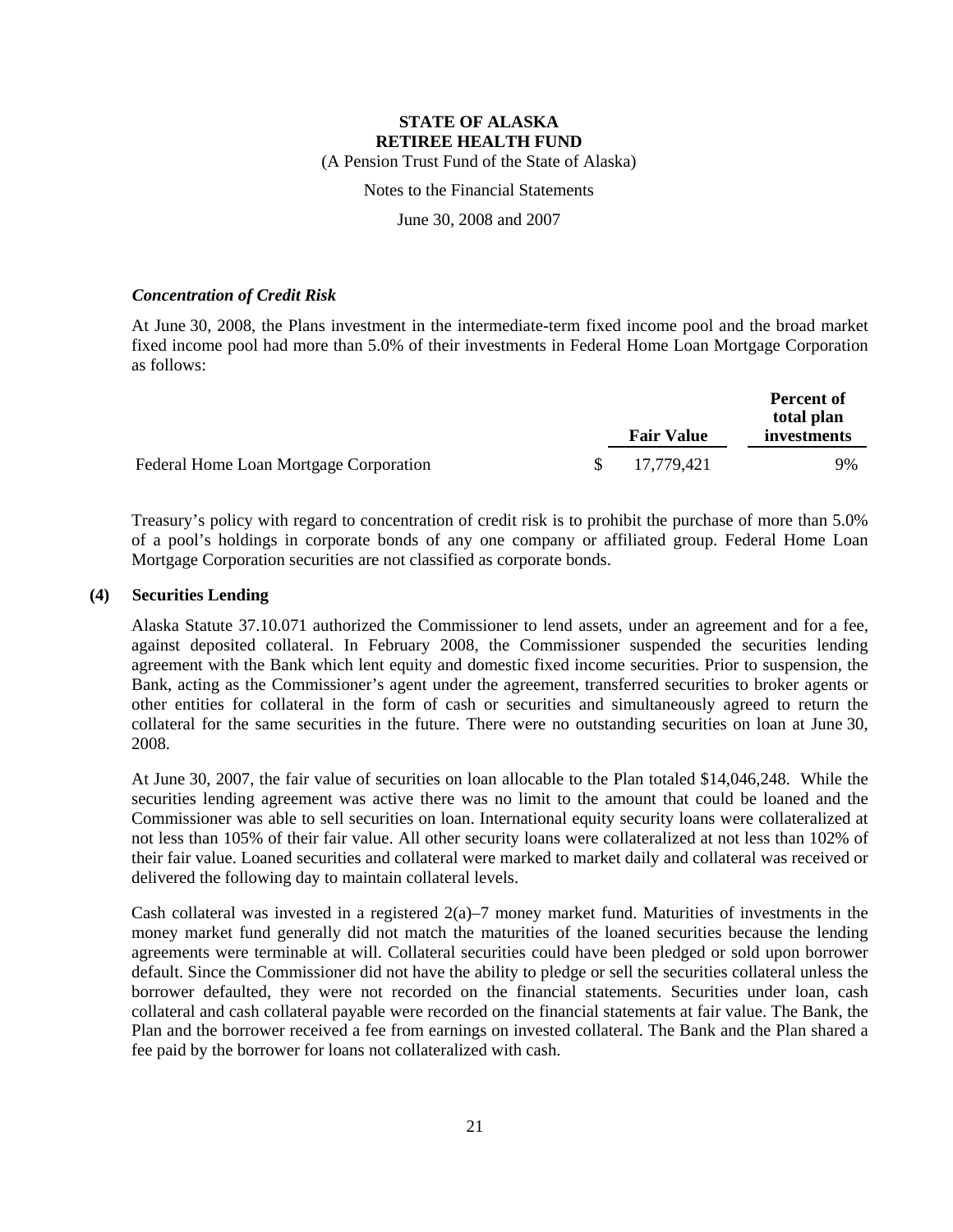(A Pension Trust Fund of the State of Alaska)

Notes to the Financial Statements

June 30, 2008 and 2007

There was limited credit risk associated with the lending transactions since the Commissioner was indemnified by the Bank against any loss resulting from counterparty failure or default on the loaned security or is related income distributions. The Bank further indemnified the ARMB against loss due to borrower rebates in excess of earning on cash collateral. Indemnifications were subject to limitation related to war, civil unrest or revolution, or beyond the reasonable control of the Bank.

For the years ended June 30, 2008 and 2007, there were no losses incurred as a result of securities lending transactions and there were no significant violations of legal or contractual provisions or failures by any borrowers to return loaned securities.

#### **(5) Claims Payable**

The liability for claims incurred but not reported represents the estimated amounts necessary to settle all outstanding claims, incurred but not reported, as of the balance sheet date. The Plan's reserve estimates are based primarily on historical development patterns adjusted for current trends that would modify past experience. Claims are reevaluated periodically to consider the effects of inflation, claims settlement trends and other economic factors. The process of establishing loss reserves is subject to uncertainties that are normal, recurring and inherent in the healthcare business.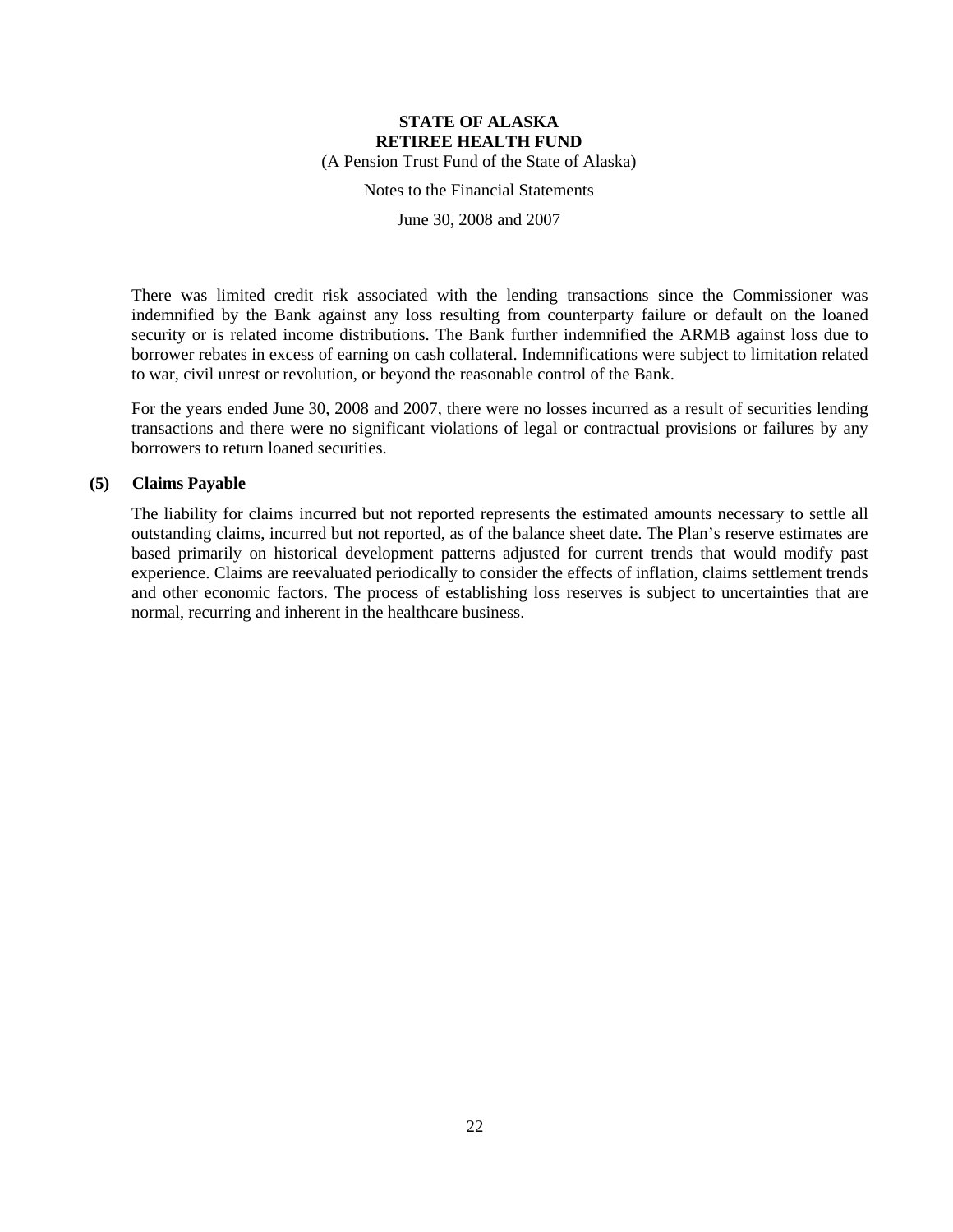(A Pension Trust Fund of the State of Alaska)

### Notes to the Financial Statements

June 30, 2008 and 2007

Changes in the balances of claims liabilities follows:

|                                                                                                             | 2008                                   | 2007                               |
|-------------------------------------------------------------------------------------------------------------|----------------------------------------|------------------------------------|
| Beginning of year:                                                                                          |                                        |                                    |
| Due to State of Alaska General Fund for<br>outstanding warrants<br>Outstanding claims received but not paid | \$<br>1,497,919<br>811,905             | 1,246,397<br>12,359,785            |
| Incurred but not reported                                                                                   | 54,172,000                             | 43,368,000                         |
| Total, beginning of year                                                                                    | 56,481,824                             | 56,974,182                         |
| Benefit deductions<br>Benefits paid                                                                         | 194,610,984<br>(235, 227, 731)         | 301,285,999<br>(301, 778, 357)     |
| Total, end of year                                                                                          | 15,865,077                             | 56,481,824                         |
| End of year:<br>Due to State of Alaska General Fund for                                                     |                                        |                                    |
| outstanding warrants<br>Outstanding claims received but not paid<br>Incurred but not reported               | \$<br>296,775<br>416,302<br>15,152,000 | 1,497,919<br>811,905<br>54,172,000 |
| Total, end of year                                                                                          | 15,865,077                             | 56,481,824                         |
|                                                                                                             |                                        |                                    |

#### **(6) Contingency**

The Department of Administration determined that statutory changes were needed to ensure that the Defined Benefit Retiree Health Program is funded in compliance with the Internal Revenue Code. Consequently, during the fiscal year 2007 legislative session, a law was enacted that created the Alaska Retiree Health Care Trusts (ARHCT), two separate irrevocable trusts. Senate Bill 123 (SB 123), effective June 7, 2007, directs all separately calculated employer contributions for the retiree health benefits, and appropriations, earning and reserves for payment of retiree medical obligations, to be credited to the ARHCT. Pursuant to SB 123, Treasury and the Department of Administration established and implemented the ARHCT effective as of July 1, 2007. The ARHCT is funded through employer contributions, premiums paid by retirees, and investment income.

Approximately 50 Plan members had filed administrative challenges to the DB Plan administrator's refusal to include leave cash-in payments in the compensation used to calculate the members' retirement benefits. The members were all first hired by DB Plan employers before July 1, 1977, and claim that they have a constitutional right, based on the DB Plan statutes in effect before that date, to have leave cash-in payments included. The DB Plan's prior board, which heard appeals from decisions of the Plan administrator, had